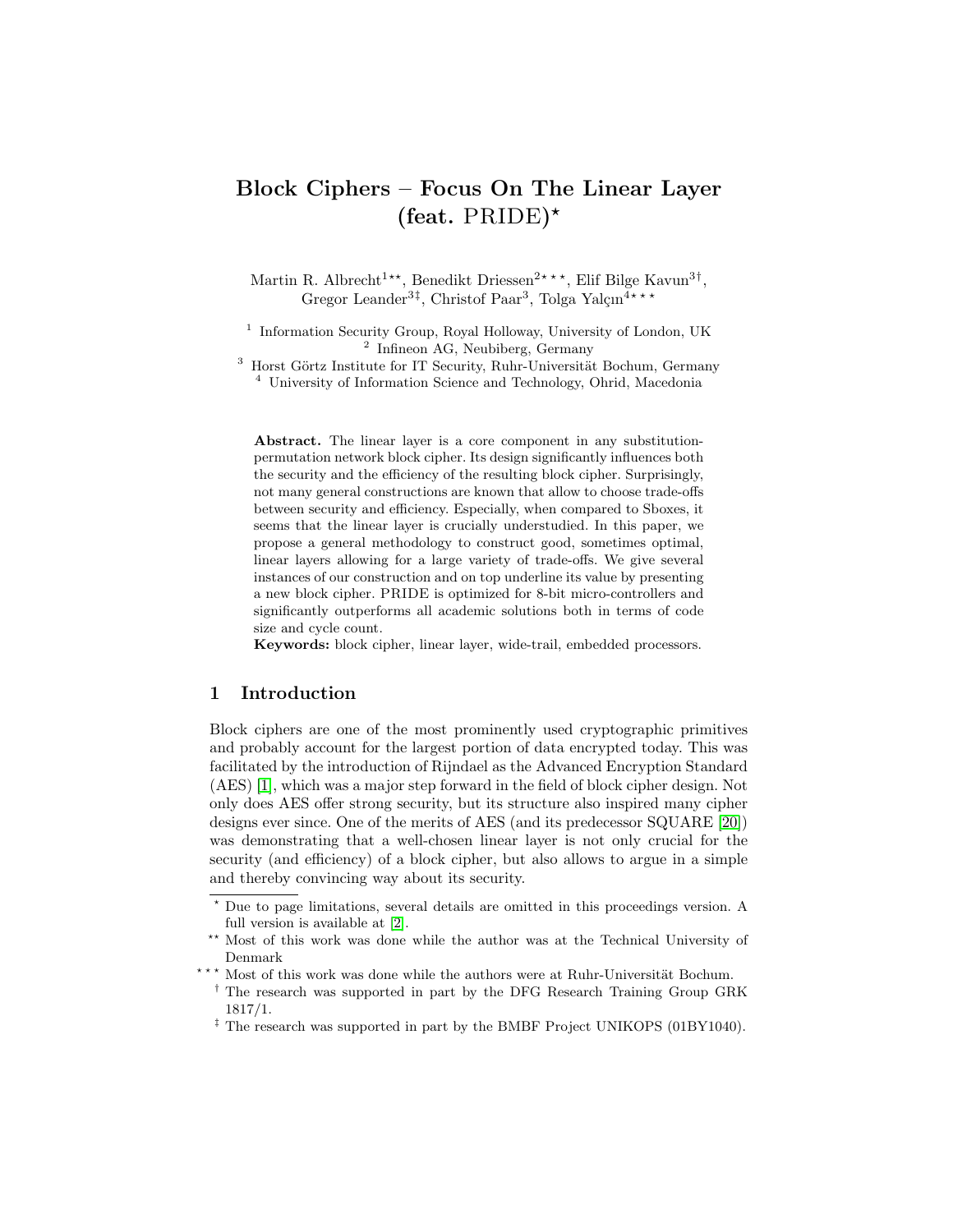There are two main design strategies that can be identified for block ciphers: Sbox-based constructions and constructions without Sboxes, most prominently those using addition, rotation, and XORs (ARX designs). Furthermore, Sboxbased designs can be split into Feistel-ciphers and substitution-permutation networks (SPN). Both concepts have been successfully used in practice, the most prominent example of an SPN cipher being AES and the most prominent Feistelcipher being the former Data Encryption Standard (DES) [\[22\]](#page-18-1).

It is also worth mentioning that the concept of SPN has not only been used in the design of block ciphers but also for designing cryptographic permutations, most prominently for the design of several sponge-based hash functions including SHA-3 [\[11\]](#page-17-2). In SP networks, the round function consists of a non-linear layer composed of small Sboxes working in parallel on small chunks of the state and a linear layer that mixes those chunks. Thus, designing an SPN block cipher essentially reduces to choosing one (or several) Sboxes and a linear layer.

A lot of research has been devoted to the study of Sboxes. All Sboxes of size up to 4 bits have been classified (indeed, more than once  $-$  cf.  $[14,36,46]$  $[14,36,46]$  $[14,36,46]$ ). Moreover, Sboxes with optimal resistance against differential and linear attacks have been classified up to dimension 5 [\[17\]](#page-18-2). In general, several constructions are known for good and optimal Sboxes in arbitrary dimensions. Starting with the work of Nyberg [\[43\]](#page-19-2), this has evolved into its own field of research in which those functions are studied in great detail. A nice survey of the main results of this line of study is provided by Carlet [\[18\]](#page-18-3).

The situation for the other main design part, the linear layer, is less clear.

#### 1.1 The Linear Layer

For the design of the linear layer, two general approaches can be identified. One still widely-used method is to design the linear layer in a rather ad-hoc fashion, without following general design guidelines. While this might lead to very secure and efficient algorithms (cf. Serpent [\[3\]](#page-17-4) and SHA-3 as prominent examples), it is not very satisfactory from a scientific point-of-view. The second general design strategy is the wide-trail strategy introduced by Daemen in [\[19\]](#page-18-4) (see also [\[21\]](#page-18-5)). Especially for the security against linear [\[41\]](#page-19-3) and differential [\[12\]](#page-17-5) attacks, the wide-trail strategy usually results in simple and strong security arguments. It is therefore not surprising that this concept has found its way in many recent designs (e.g. Khazad [\[9\]](#page-17-6), Anubis [\[8\]](#page-17-7), Grøstl [\[25\]](#page-18-6), PHOTON [\[29\]](#page-18-7), LED [\[30\]](#page-18-8), PRINCE [\[16\]](#page-17-8), mCrypton [\[39\]](#page-19-4) to name but a few). In a nutshell, the main idea of the wide-trail strategy is to link the number of active Sboxes for linear and differential cryptanalysis to the minimal distance of a certain linear code associated with the linear layer of the cipher. In turn, choosing a good code (with some additional constraints) results in a large number of active Sboxes.

While the wide-trail strategy does provide a powerful tool for arguing about the security of a cipher, it does not help in actually designing an efficient linear layer (or the corresponding linear code) with a suitable number of active Sboxes. Here, with the exception of early designs in [\[19\]](#page-18-4) and later PRINCE and mCrypton, most ciphers following the wide-trail strategy simply choose an MDS matrix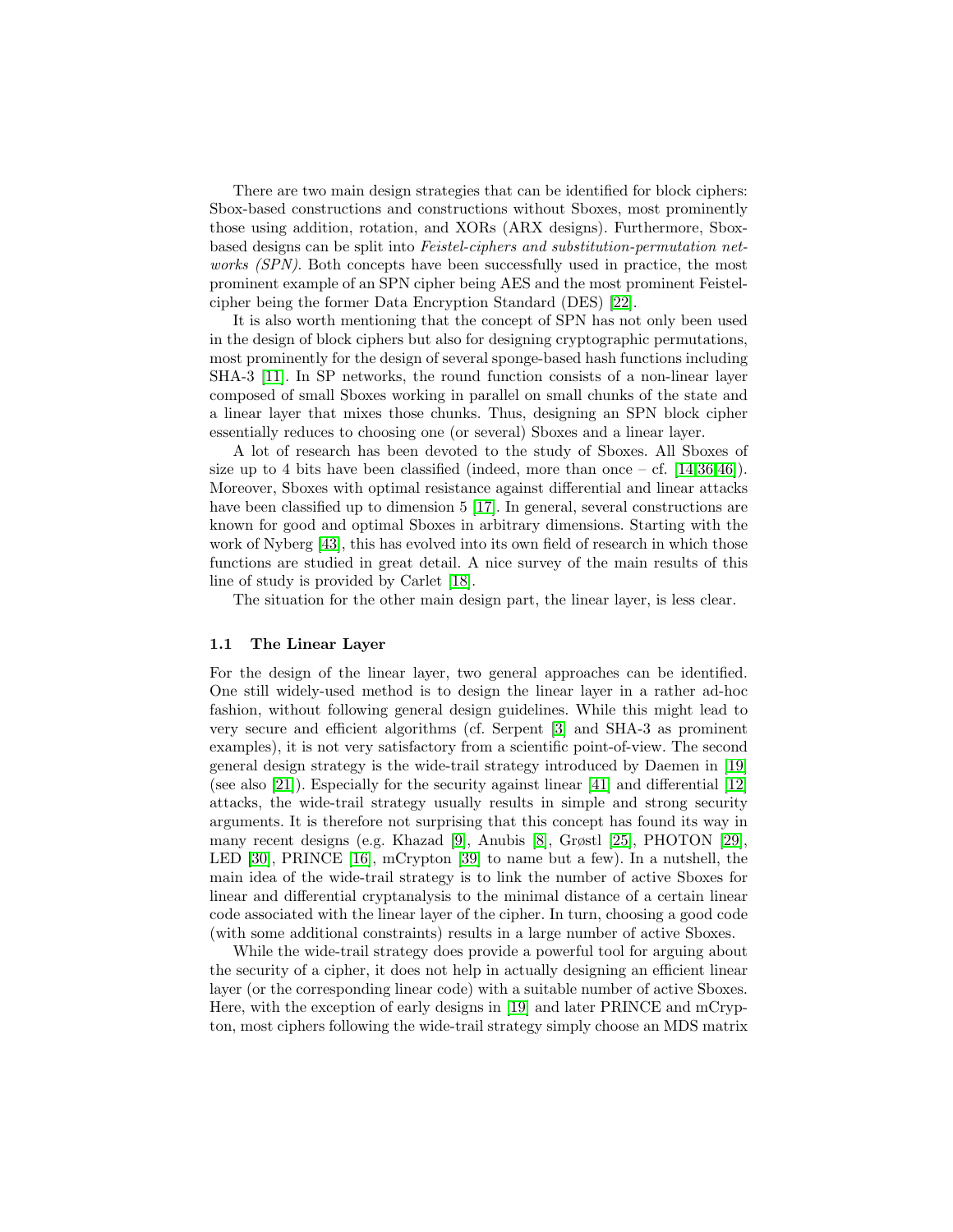as the core component. This might guarantee an (partially) optimal number of active Sboxes, but usually comes at the price of a less efficient implementation. The only exception here is that, in the case of MDS matrices, the authors of PHOTON and LED made the observation that implementing such matrices in a serialized fashion improves hardware-efficiency. This idea was further generalized in [\[47,](#page-19-5)[53\]](#page-19-6), and more recently in [\[5\]](#page-17-9).

It is our belief that, in many cases, it is advantageous to use a near-MDS matrix (or in general a matrix with a sub-optimal branch number) for the overall design. Furthermore, it is, in our opinion, utmost surprising that there are virtually no general constructions or guidelines that would allow an SPN design to benefit from security vs. efficiency trade-offs. This is in particular important when it comes to ciphers where specific performance characteristics are crucial, e.g. in lightweight cryptography.

### 1.2 The Current State of Lightweight Cryptography

In recent years, the field of lightweight cryptography has attracted a lot of attention from the cryptographic community. In particular, designing lightweight block ciphers has been a very active field for several years now. The dominant metric according to which the vast majority of lightweight ciphers have been optimized was and still is the chip area. While this is certainly a valid optimization objective, its relevance to real-world applications is limited. Nowadays, there are several interesting and strong proposals available that feature a very small area but simultaneously neglect other, important real-world constraints. Moreover, recent proposals achieve the goal of a small chip area by sacrificing execution speed to such an extent that even in applications where speed is supposedly uncritical, the ciphers are getting too slow<sup>[1](#page-2-0)</sup>.

Note that software solutions, i.e. low-end embedded processors, actually dominate the world of embedded systems and dedicated hardware is a comparably small fraction. Considering this fact, it is quite puzzling that efficiency on lowcost processors was disregarded for so long. Certainly, there were a few exceptions: Several theoretical and practical studies have already been done in this field. Practical examples include several proposals for instruction set extensions [\[38,](#page-19-7)[42](#page-19-8)[,48](#page-19-9)[,37\]](#page-19-10). Among these, the Intel AES instruction set [\[31\]](#page-18-9) is the most well-known and practically relevant one. There have also been attempts to come up with ciphers that are (partially) tailored for low-cost processors [\[51](#page-19-11)[,50](#page-19-12)[,54,](#page-19-13)[26](#page-18-10)[,10](#page-17-10)[,32\]](#page-18-11). Of these, execution times of both SEA and ITUbee are rather high, mostly due to the high number of rounds. Furthermore, ITUbee uses 8-bit Sboxes, which occupy a vast amount of program memory storage. SPECK, on the other hand, seems to be an excellent lightweight software cipher in terms of both speed and program memory.

It is obvious that there are quite some challenges to be overcome in this relatively untouched area of lightweight software cryptography. The software cipher for embedded devices of the future should not only be compact in terms

<span id="page-2-0"></span><sup>&</sup>lt;sup>1</sup> See also [\[35\]](#page-18-12) asking "Is lightweight = light + wait?"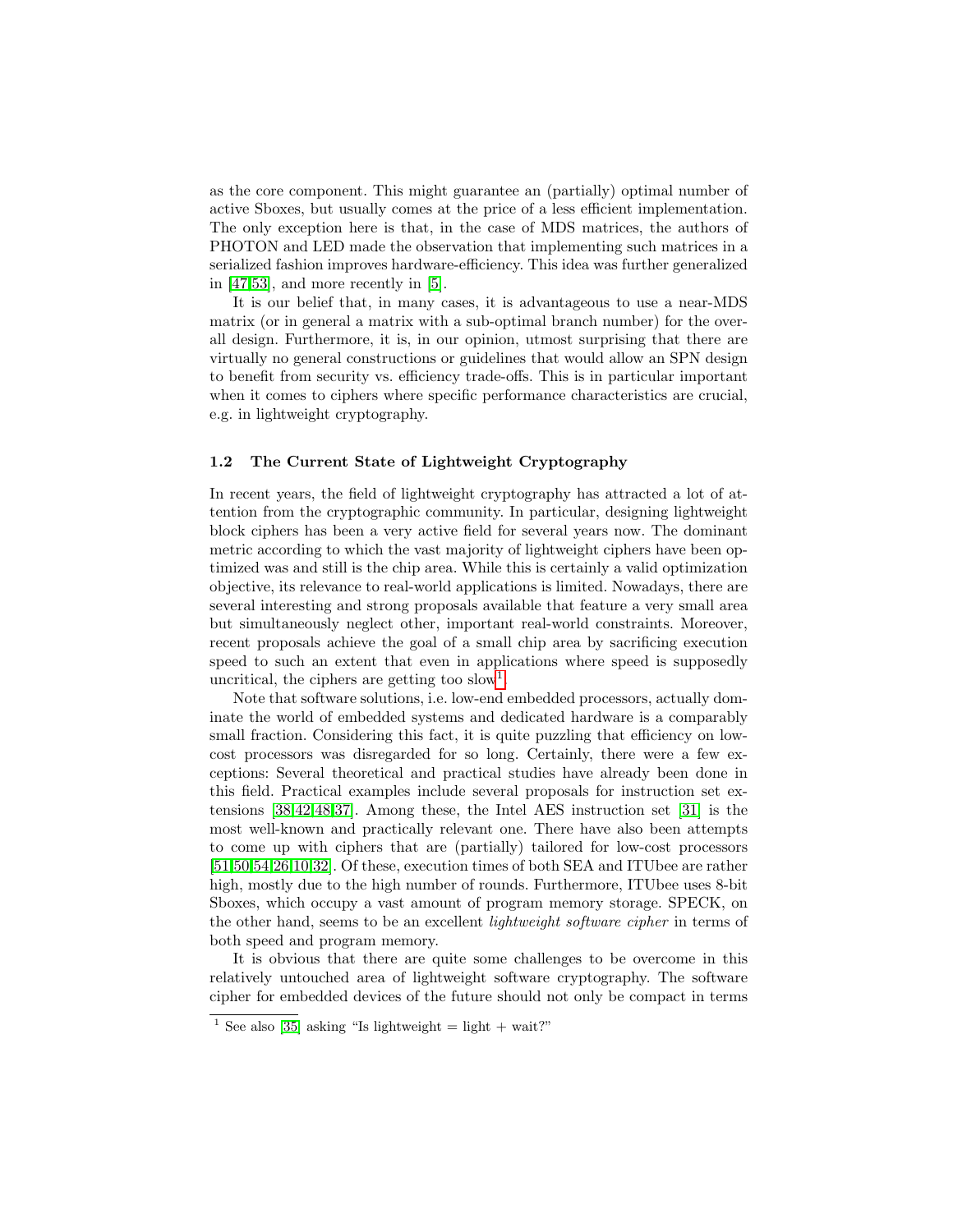of program memory, but also be relatively fast in execution time. It should clearly be secure and, preferably, its security should be easily analysed and verified. The latter can possibly be achieved by building on conservative structures, which are conventionally costly in software implementation, thereby posing even harder challenges.

One major component influencing all or at least most of those criteria outlined above is the linear layer. Thus, it is important to have general constructions for linear layers that allow to explore and make optimal use of the possible tradeoffs.

### 1.3 Our Contribution

In this paper, we take steps towards a better understanding of possible trade-offs for linear layers. After introducing necessary concepts and notation in Section [2,](#page-4-0) we give a general construction that allows to combine several strong linear mappings on a few number of bits into a strong linear layer for a larger number of bits (cf. Section [3\)](#page-5-0). From a coding theory perspective, this construction corresponds to a construction known as block-interleaving (see [\[40\]](#page-19-14), pages 131-132). While this idea is rather simple, its applicability is powerful. Implicitly, a specific instance of our construction is already implemented in AES. Furthermore, special instances of this construction are recently used in [\[7\]](#page-17-11) and [\[28\]](#page-18-13).

We illustrate our approach by providing several linear layers with an optimal or almost optimal trade-off between hardware-efficiency and number of active Sboxes in Section [4.](#page-8-0) Along similar lines, we present a classification of all linear layers fulfilling the criteria of the block cipher PRINCE in [\[2\]](#page-17-1), Appendix C. Those examples show in particular that the construction given in Section [3](#page-5-0) allows the construction of non-equivalent codes even when starting from equivalent ones. Secondly, we show that our construction also leads to very strong linear layers with respect to efficiency on embedded 8-bit micro-controllers. For this, we adopt a search strategy from [\[52\]](#page-19-15) to find the most efficient linear layer possible within our constraints. We implemented this search on an FPGA platform to overcome the big computational effort involved and to have the advantage of reconfigurability. Details are described in Section [5.1.](#page-11-0)

With this, and as a second main contribution of our paper, we make use of our construction to design a new block cipher named PRIDE that significantly outperforms all existing block ciphers of similar key-sizes, with the exception of SIMON and SPECK [\[10\]](#page-17-10). One of the key-points here is that our construction of strong linear layers is nicely in line with a bit-sliced implementation of the Sbox layer. Our cipher is comparable, both in speed and memory size, to the new NSA block ciphers SIMON and SPECK, dedicated for the same platform. We conclude the paper in Section [6](#page-16-0) with some open problems and pressing topics for further investigation. Finally, we note that while in this paper we focus on SPN ciphers, most of the results translate to the design of Feistel ciphers as well.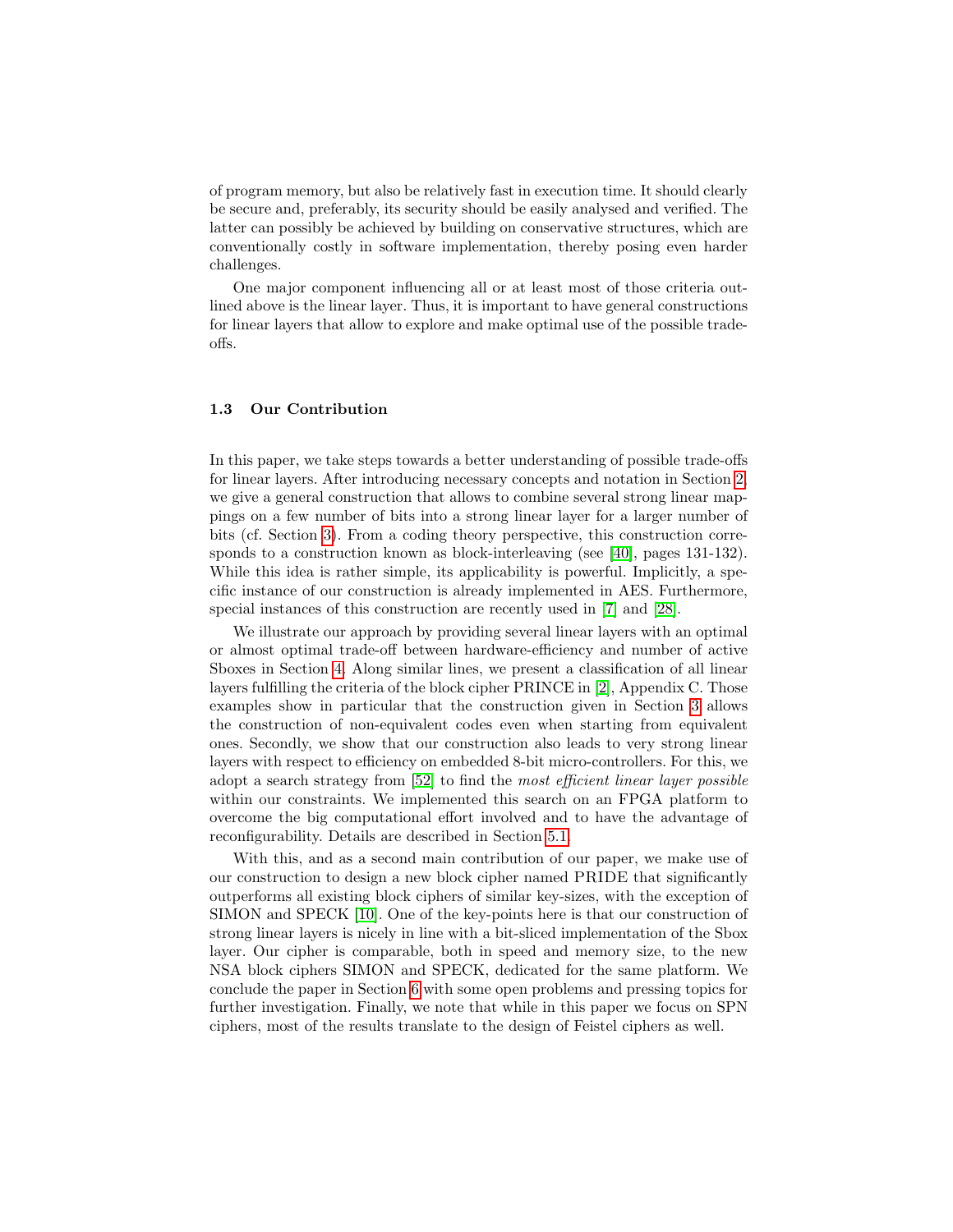# <span id="page-4-0"></span>2 Notation and Preliminaries

In this section, we fix the basic notation and furthermore recall the ideas of the wide-trail strategy.

We deal with SPN block ciphers where the Sbox layer consist of  $n$  Sboxes of size b each. Thus the block size of the cipher is  $n \times b$ . The linear layer will be implemented by applying k binary matrices in parallel.

We denote by  $\mathbb{F}_2$  the field with two elements and by  $\mathbb{F}_2^n$  the *n*-dimensional vector space over  $\mathbb{F}_2$ . Note that any finite extension field  $\mathbb{F}_{2^b}$  over  $\mathbb{F}_2$  can be viewed as the vector space  $\mathbb{F}_2^b$  of dimension b. Along these lines, the vector space  $(\mathbb{F}_{2^b})^n$  can be viewed as the (nested) vector space  $(\mathbb{F}_2^b)^n$ .

Given a vector  $x = (x_1, \ldots, x_n) \in (\mathbb{F}_2^b)^n$  where each  $x_i \in \mathbb{F}_2^b$  we define its weight<sup>[2](#page-4-1)</sup> as

$$
\text{wt}_b(x) = |\{1 \le i \le n \mid x_i \ne 0\}|.
$$

Following [\[21\]](#page-18-5), given a linear mapping  $L : (\mathbb{F}_2^b)^n \to (\mathbb{F}_2^b)^n$  its differential branch number is defined as

$$
\mathcal{B}_d(L) := \min \{ \text{wt}_b(x) + \text{wt}_b(L(x)) \mid x \in (\mathbb{F}_2^b)^n , x \neq 0 \}.
$$

The cryptographic significance of the branch number is that the branch number corresponds to the minimal number of active Sboxes in any two consecutive rounds. Here an Sbox is called active if it gets a non-zero input difference in its input.

Given an upper bound  $p$  on the differential probability for a single Sbox along with a lower bound of active Sboxes immediately allows to deduce an upper bound for any differential characteristic<sup>[3](#page-4-2)</sup> using

average probability for any non-trivial characteristic  $\leq p^{\# \text{active Stokes}}$ .

For linear cryptanalysis, the linear branch number is defined as

$$
\mathcal{B}_l(L) := \min \{ \text{wt}_b(x) + \text{wt}_b(L^*(x)) \mid x \in (\mathbb{F}_2^b)^n, x \neq 0 \}
$$

where  $L^*$  is the adjoint linear mapping. That is, with respect to the standard inner product,  $L^*$  corresponds to the transposed matrix of  $L$ .

In terms of correlation (cf., for example, [\[19\]](#page-18-4)), an upper bound  $c$  on the absolute value of the correlation for a single Sbox results in a bound for any linear trail (or linear characteristic, linear path) via

absolute correlation for a trail  $\leq c^{\#\text{active Stokes}}$ .

The differential branch number corresponds to the minimal distance of the  $\mathbb{F}_2$ -linear code C over  $\mathbb{F}_2^b$  with generator matrix

$$
G = [I \mid L^T]
$$

<span id="page-4-1"></span><sup>&</sup>lt;sup>2</sup> Of course  $(\mathbb{F}_2^b)^n$  is isomorphic to  $\mathbb{F}_2^{nb}$ , but the weight is defined differently on each.

<span id="page-4-2"></span><sup>&</sup>lt;sup>3</sup> Averaging over all keys, assuming independent round keys.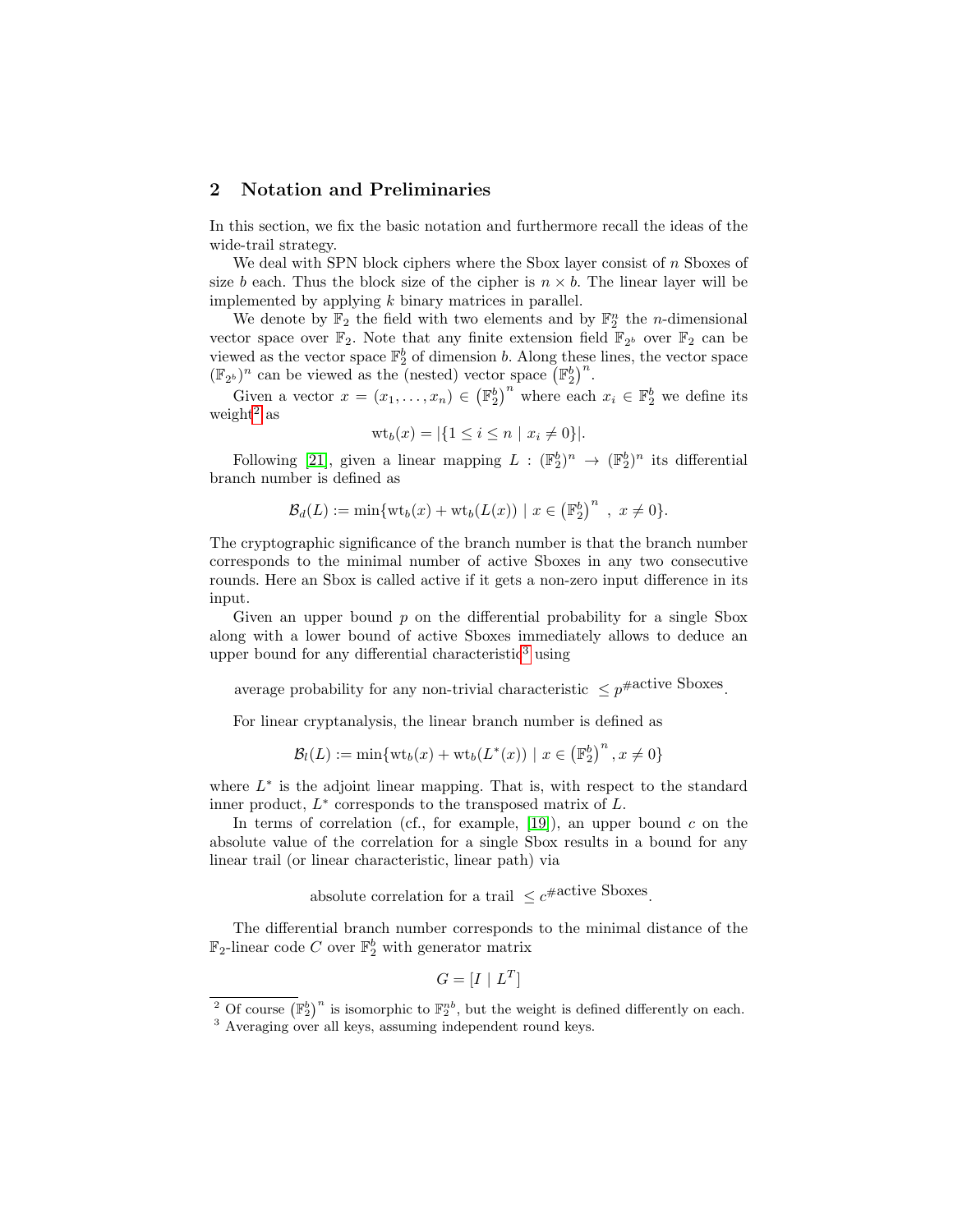where I is the  $n \times n$  identity matrix. The length of the code is 2n and its dimension is n (here dimension corresponds to  $log_{2^b}(|C|)$  as it is not necessarily a linear code). Thus, C is a  $(2n, 2<sup>n</sup>)$  additive code over  $\mathbb{F}_2^b$  with minimal distance  $d = \mathcal{B}_d(L)$ .

The linear branch number corresponds in the same way to the minimal distance of the  $\mathbb{F}_2$ -linear code  $C^{\perp}$  with generator matrix

$$
G^* = [L | I].
$$

Note that  $C^{\perp}$  is the dual code of C and in general the minimal distances of  $C^{\perp}$ and  $C$  do not need to be identical.

Finally, given linear maps  $L_1$  and  $L_2$ , we denote by  $L_1 \times L_2$  the direct sum of the mappings, i.e.

$$
(L_1 \times L_2)(x, y) := (L_1(x), L_2(y)).
$$

### <span id="page-5-0"></span>3 The Interleaving Construction

Following the wide-trail strategy, we construct linear layers by constructing a  $(2n, 2<sup>n</sup>)$  additive codes with minimal distance d over  $\mathbb{F}_2^b$ . The code needs to have a generator matrix  $G$  in standard form, i.e.

$$
G = [I \mid L^T]
$$

where the submatrix  $L$  is invertible, and corresponds to the linear layer we are using.

Hence, the main question is how to construct "efficient" matrices  $L$  with a given branch number. Our construction allows to combine small matrices into bigger ones. We hereby drastically reduce the search-space of possible linear layers. This in turn makes it possible to construct efficient linear layers for various trade-offs, as demonstrated in the following sections.

As mentioned above, the construction described in [\[21\]](#page-18-5) can be seen as a special case of our construction. The main difference (except the generalization) is that we shift the focus of the construction in [\[21\]](#page-18-5) from the 4 round super-box view to a 2 round-view. While Daemen and Rijmen focused on the bounds for 4 rounds, we make use of their ideas to actually construct linear layers. Moreover, a particular instance of the general construction we elaborate on here, was already used in the linear layer of the hash function Whirlwind [\[7\]](#page-17-11). There, several small MDS matrices are used to construct a larger one.

We give a simple illustrative example of our approach in [\[2\]](#page-17-1), Appendix A.

### 3.1 The General Construction

We are now ready to give a formal description of our approach. First define the following isomorphism

$$
P_{b_1,\ldots,b_k}^n: \left(\mathbb{F}_2^{b_1} \times \mathbb{F}_2^{b_2} \times \cdots \times \mathbb{F}_2^{b_k}\right)^n \to \left(\mathbb{F}_2^{b_1}\right)^n \times \left(\mathbb{F}_2^{b_2}\right)^n \times \cdots \times \left(\mathbb{F}_2^{b_k}\right)^n
$$

$$
(x_1,\ldots,x_n) \mapsto \left(\left(x_1^{(1)},\ldots,x_n^{(1)}\right),\ldots,\left(x_1^{(k)},\ldots,x_n^{(k)}\right)\right)
$$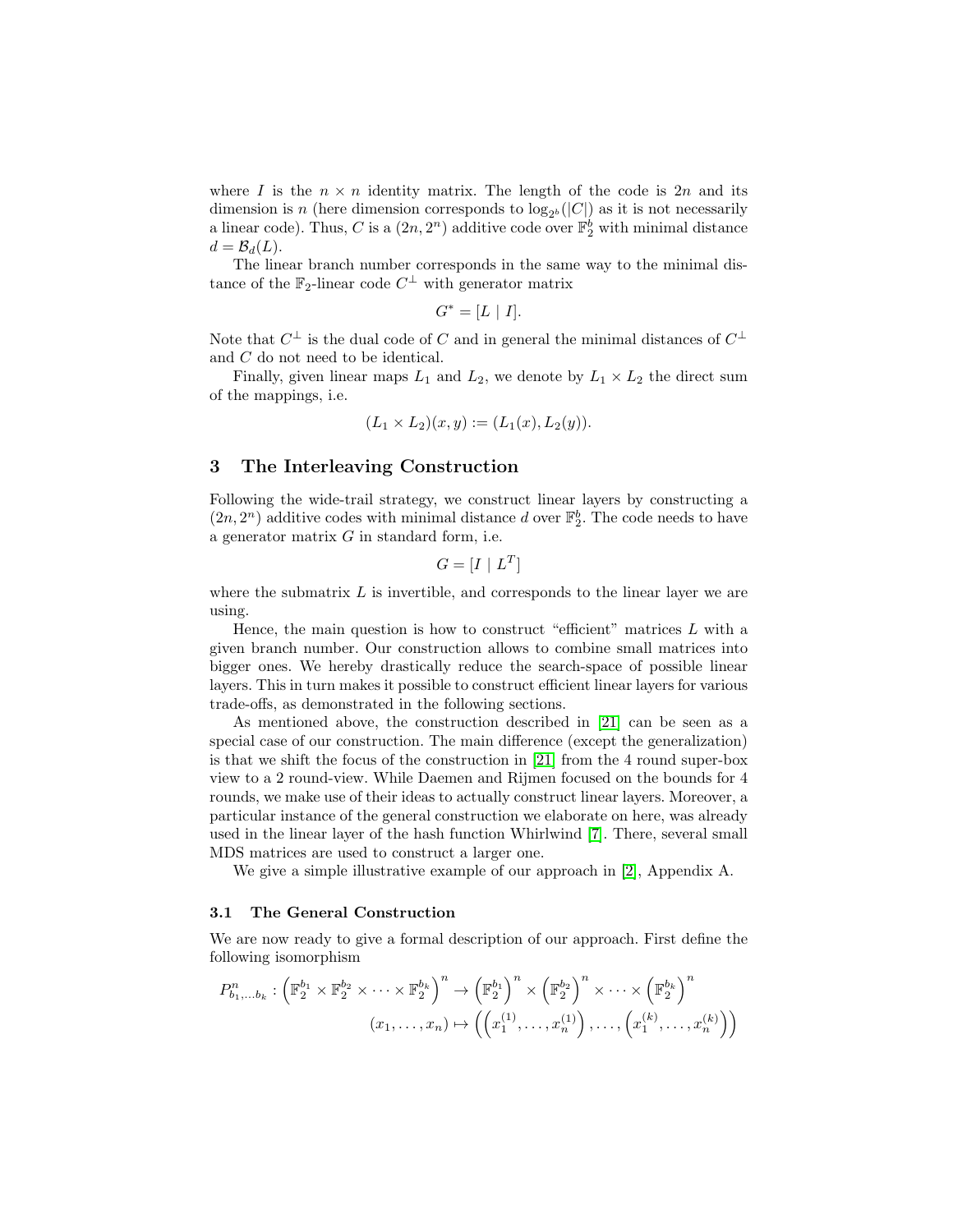where 
$$
x_i = (x_i^{(1)}, \dots, x_i^{(k)})
$$
 with  $x_i^{(j)} \in \mathbb{F}_2^{b_j}$ .

This isomorphism performs the transformation of mapping Sbox outputs to our small linear layers  $L_i$ . For example, in Appendix A of  $[2]$ , we considered individual bits (i.e.  $b_1, ..., b_k = 1$ ) from 4 (i.e.,  $k = 4$ ) 4-bit Sboxes (i.e  $n = 4$ ).

Note that, for our purpose, there are in fact many possible choices for P. In particular, we may permute the entries within  $(\mathbb{F}_2^{b_i})^n$ . Given this isomorphism we can now state our main theorem. The construction of P follows the idea of a diffusion-optimal mapping as defined in [\[21,](#page-18-5) Definition 5].

<span id="page-6-1"></span>**Theorem 1.** Let  $G_i = [I \mid L_i^T]$  be the generator matrix for an  $\mathbb{F}_2$ -linear  $(2n, 2^n)$ code with minimal distance  $d_i$  over  $\mathbb{F}_2^{b_i}$  for  $0 \leq i \leq k$ . Then the matrix  $G =$  $[I \mid L^T]$  with

$$
L = (P_{b_1,\ldots,b_k}^n)^{-1} \circ (L_0 \times L_1 \times \cdots \times L_{k-1}) \circ P_{b_1,\ldots,b_k}^n
$$

is the generator matrix of an  $\mathbb{F}_2$ -linear  $(2n, 2^n)$  code with minimal distance d over  $\mathbb{F}_2^{\overline{b}}$  where

$$
d = \min_i d_i \quad and \quad b = \sum_i b_i.
$$

*Proof.* Since  $P_{b_1,...b_k}^n$  and  $(P_{b_1,...b_k}^n)^{-1}$  are permutation matrices, by construction L has full rank. To see that  $\operatorname{wt}_b(w) + \operatorname{wt}_b(v) \ge \min_i d_i$  for any  $v \in \mathbb{F}_2^b \setminus \{0\}$  and  $w = L \cdot v$ , observe that  $\operatorname{wt}_b(w) + \operatorname{wt}_b(v)$  is minimal when all entries in v are zero except those mapped to the positions acted on by  $L_j$  where  $L_j$  is the matrix with the minimal branch number.  $\Box$ 

Remark 1. The interleaving construction allows to construct non-equivalent codes even when starting with equivalent  $L_i$ 's. This is shown in a particular case in Appendix C of  $[2]$ , where different choices of (equivalent)  $L_i$ 's lead to different numbers of minimum-weight codewords.

A special case of the construction above is implicitly already used in AES. In the case of AES, it is used to construct a  $[8, 4, 5]$  code over  $\mathbb{F}_2^{32}$  from 4 copies of the [8, 4, 5] code over  $\mathbb{F}_2^8$  given by the  $MixColumn$  operation. In the Superbox view on AES, the *ShiftRows* operation plays the role of the mapping  $P$  (and its inverse) and  $MixColumns$  corresponds to the mappings  $L_i$ .<sup>[4](#page-6-0)</sup>

In the following, we use this construction to design efficient linear layers. Besides the differential and linear branch number, we hereby focus mainly on three criteria:

- Maximize the diffusion (cf. Section [3.3\)](#page-7-0)
- Minimize the density of the matrix (cf. Section [4\)](#page-8-0)

<span id="page-6-0"></span><sup>&</sup>lt;sup>4</sup> Note that the cipher PRINCE implicitly uses the construction twice. Once for generating the matrix M as in Appendix A of [\[2\]](#page-17-1) and second for the improved bound on 4 rounds, just like in AES.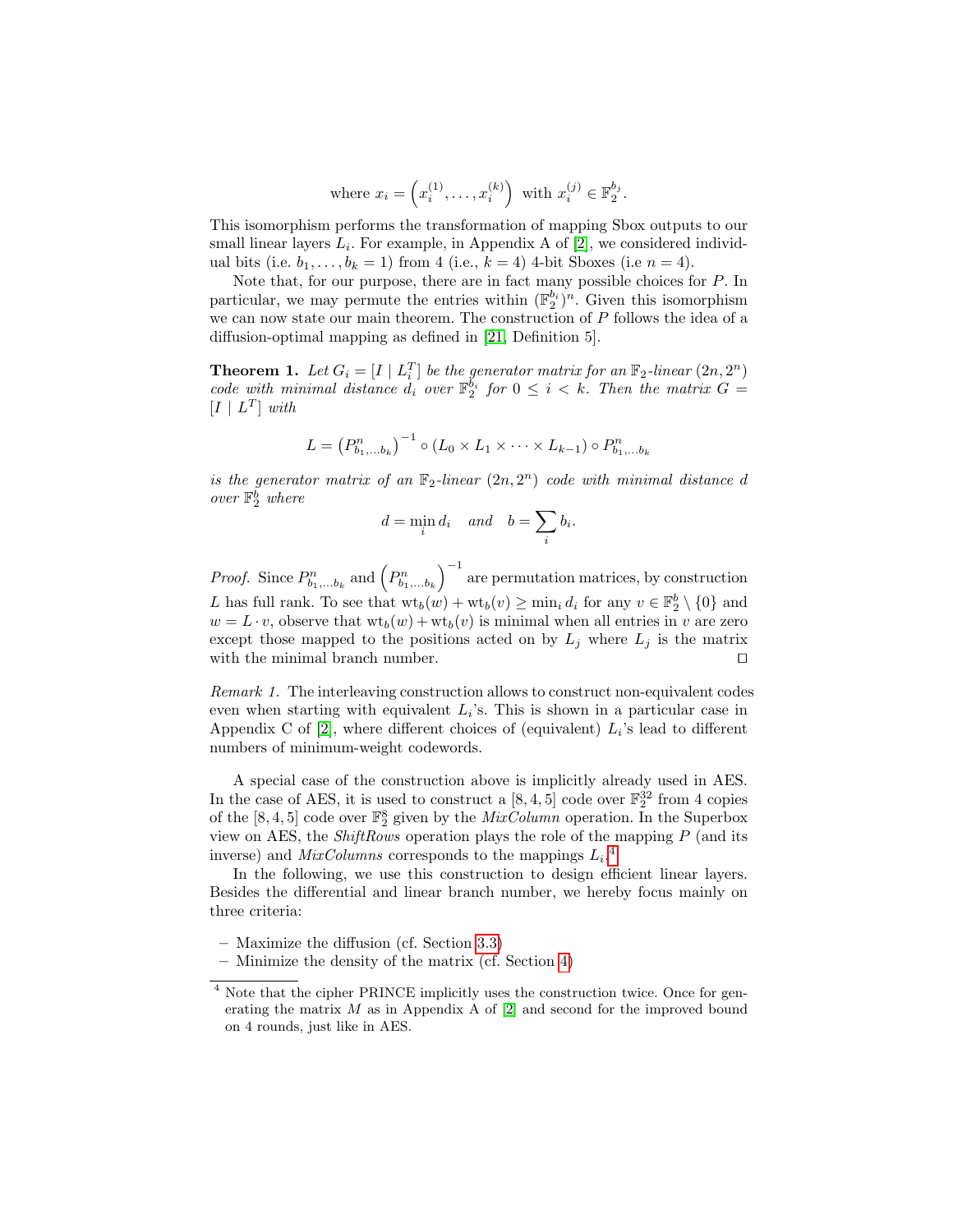– Software-efficiency (cf. Section [5\)](#page-10-0)

The strategy we employ is as follows. We first find candidates for  $L_0$ , i.e.,  $(2n, 2<sup>n</sup>)$  additive codes with minimal distance  $d_0$  over  $\mathbb{F}_{2^{b_0}}$ . In this stage, we ensure that the branch number is  $d_0$  and our efficiency constraints are satisfied. We then apply permutations to  $L_0$  to produce  $L_i$  for  $i > 0$ . This stage maximizes diffusion.

### 3.2 Searching for  $L_0$

The following lemma (which is a rather straightforward generalization of Theorem 4 in  $[53]$ ) gives a necessary and sufficient condition that a given matrix L has branch number d over  $\mathbb{F}_2^b$ .

**Lemma 1.** Let L be a bn  $\times$  bn binary matrix, decomposed into  $b \times b$  submatrices  $L_{i,j}$ .

<span id="page-7-2"></span><span id="page-7-1"></span>
$$
L = \begin{pmatrix} L_{0,0} & L_{0,1} & \dots & L_{0,n-1} \\ L_{1,0} & L_{1,1} & \dots & L_{1,n-1} \\ \vdots & \vdots & \ddots & \vdots \\ L_{n-1,0} & L_{n-1,1} & \dots & L_{n-1,n-1} \end{pmatrix}
$$
 (1)

 $Then, \ L \ has \ differential \ branch \ number \ d \ over \ \mathbb{F}_2^b \ if \ and \ only \ if \ all \ i \times (n-d+i+1)$ block submatrices of L have full rank for  $1 \leq i < d-1$ . Moreover, L has linear branch number d if and only if all  $(n - d + i + 1) \times i$  block submatrices of L have full rank for  $1 \leq i < d-1$ .

Based on Lemma [1](#page-7-1) we may instantiate various search algorithms which we will describe in Section [4](#page-8-0) and Section [5.](#page-10-0) In our search we focus on cyclic matrices, i.e. matrices where row  $i > 0$  is constructed by cyclic shifting row 0 by i indices. These matrices have the advantage of being efficient both in software and hardware. Furthermore, since these matrices are symmetric, considering the dual code  $C^{\perp}$  to  $C = [I \mid L^T]$  is straightforward.

#### <span id="page-7-0"></span>3.3 Ensuring High Dependency

In this section, we assume we are given a matrix  $L_0$  and wish to construct  $L_1, \ldots, L_{k-1}$  that maximize the diffusion of the map  $L = \left(P_{b_1,\ldots b_k}^n\right)^{-1} \circ (L_0 \times$  $L_1 \times \cdots \times L_{k-1}$ )  $\circ P_{b_1,\ldots b_k}^n$ .

Given an  $bn \times bn$  binary matrix L decomposed as in Eq. [\(1\)](#page-7-2), we define its support as the  $n \times n$  binary matrix  $\text{Supp}(L)$  where

$$
Supp(L)_{i,j} = \begin{cases} 1 & \text{if } L_{i,j} \neq 0\\ 0 & \text{else} \end{cases}
$$

Now assume that  $\text{Supp}(L_0)$  has a zero entry at index i', j'. If we apply the same  $L_i$  in all k positions this means that the outputs from the i'th Sbox have no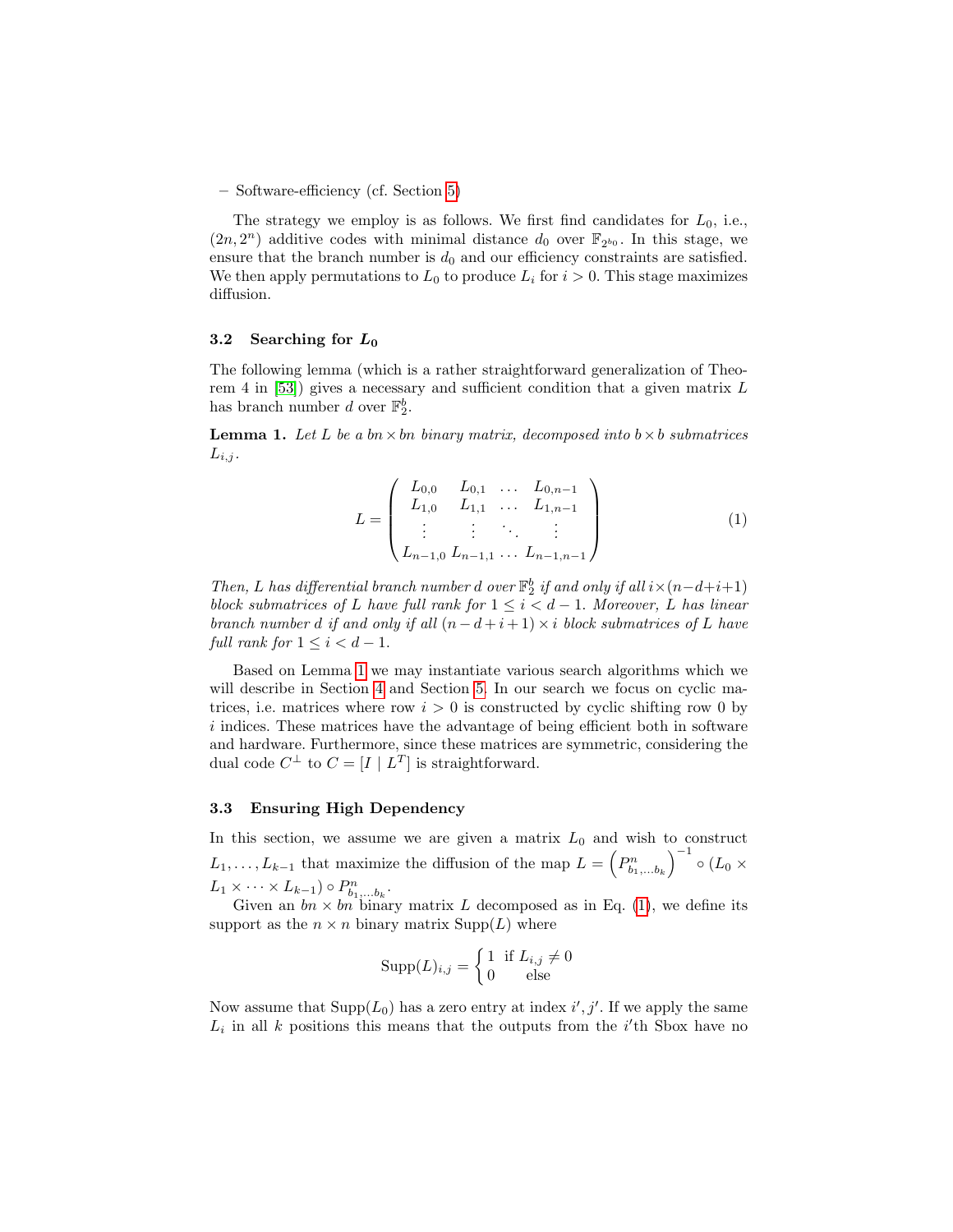impact on the inputs of the  $j'$ th Sbox after the linear layer. In other words, a linear-layer following the construction of Theorem [1](#page-6-1) ensure full dependency if and only if

$$
\left(\bigvee_{0\leq i< k} \text{Supp}(L_i)\right)_{i',j'} = 1 \quad \forall \ 0 \leq i', j' < n.
$$

Hence, we want to apply different matrices  $L_i$  in each of the k positions, such that in at least one  $\text{Supp}(L_i)$  has a non-zero entry at index  $i', j'$  for all  $0 \leq$  $i', j' < n$ . In order to construct matrices  $L_i$  for  $i > 0$  from a matrix  $L_0$  we may apply block-permutation matrices from the left and right to  $L_0$  as these clearly neither impact the density nor the branch number. Hence, we focus on finding permutation matrices  $P_i, Q_i$  such that the density of  $\bigvee_{0 \leq i < b} \text{Supp}(P_i \cdot L_0 \cdot Q_i)$  is maximized. In Appendix F of [\[2\]](#page-17-1), we give two strategies for finding such  $P_i, Q_i$ , one is heuristic but computationally cheap, the other is guaranteed to return an optimal solution – based on Constraint Integer Programming – but can be computationally intensive.

We note that the difficulty of the problem depends on the size of the Sbox and the density of  $L_i$ . As MDS matrices always have density 1, the problem of full dependency does not occur when combining such matrices. Finally, if the construction ensures full dependency for a given  $k$ , it is always possible to achieve full dependency for any  $k' \geq k$ .

In contrast with the branch number, if a linear layer ensures high dependency, its inverse does not necessarily achieve the same dependency. Thus, it is in general necessary to check the dependency of the inverse separately.

# <span id="page-8-0"></span>4 Optimizing for Hardware

In this section, we give examples of  $[2n, n, d]$  codes over  $\mathbb{F}_2^b$  and give algorithms for finding such instances. First, the following lemma gives a lower bound on the density of a matrix with branch number  $d$ . Our aim here is to find linear layers that are efficiently implementable in hardware. More precisely, we aim for an implementation in one cycle. PHOTON and LED demonstrated that there is a trade-off between clock cycles and number of gate equivalence for the linear layer. The trade-off we consider here is, complementary to PHOTON and LED, between efficient implementation in one clock cycle and the (linear and differential) branch number. Note that in our setting, the cost of implementation is directly connected to the number of ones in the matrix representation of the linear layer.

<span id="page-8-1"></span>**Lemma 2.** Let matrix  $G = [I \mid L^T]$  be the generator matrix for an  $\mathbb{F}_2$ -linear  $(2n, 2<sup>n</sup>)$  code with minimal distance d such that the dual code has minimum distance d as well. Then L has at least  $d-1$  ones per row and per column.

*Proof.* Computing  $w = L \cdot v$  where v is a vector with one non-zero entry 1, we have that w must be a vector with  $d-1$  non-zero entries if the minimum distance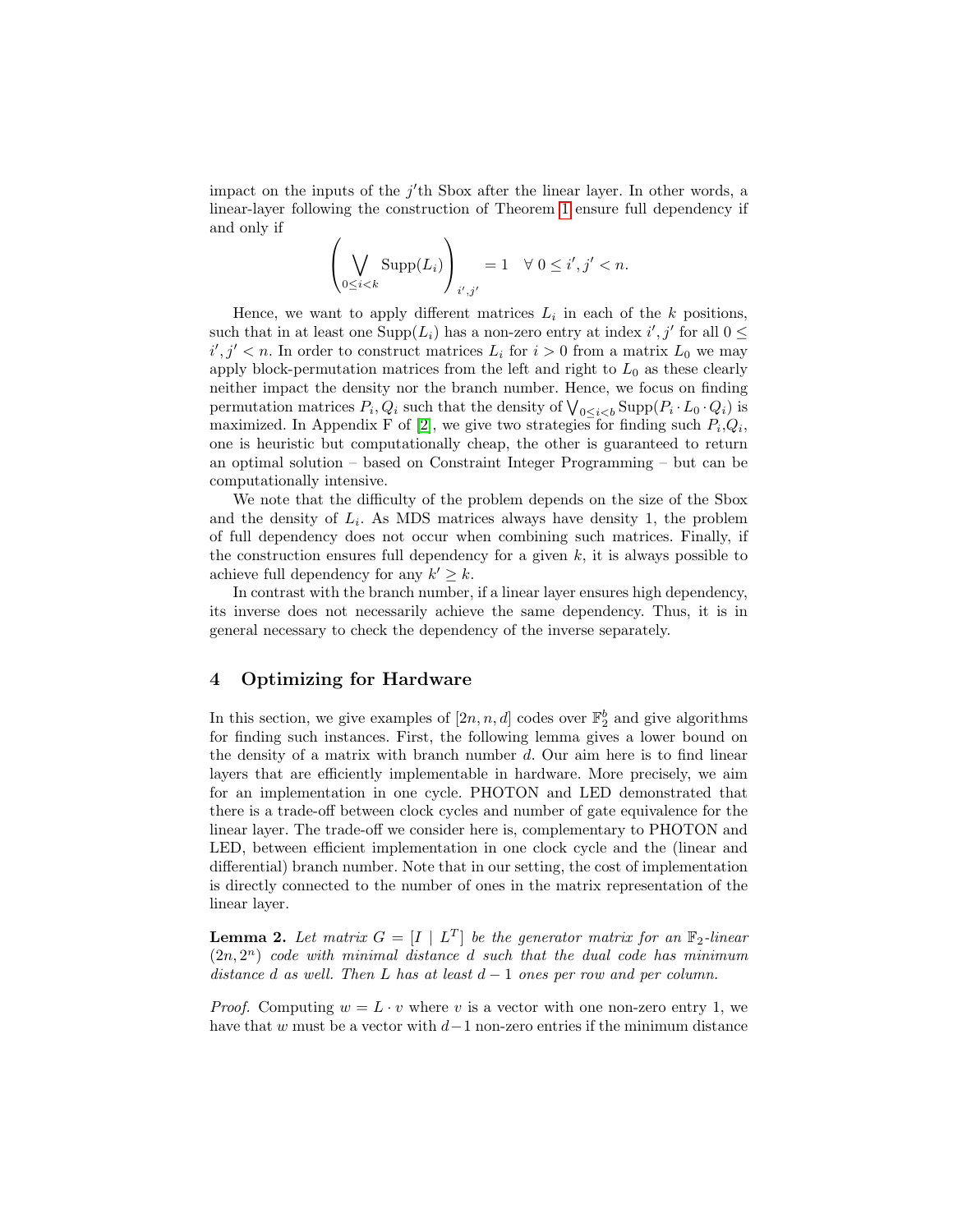of  $[I | L^T]$  is d. Hence, there must be at least  $d-1$  ones per row. Applying the same argument to  $w = L^T \cdot v = v \cdot L$  shows that at least  $d-1$  entries per column must be non-zero.  $\Box$ 

The main merit of the above lemma is that it allows to determine the optimal solutions in terms of efficiency. This is in contrast to the case for software implementation, where the optimal solution is unknown.

Lemmas [1](#page-7-1) and [2](#page-8-1) give rise to various search strategies for finding  $(2n, 2<sup>n</sup>)$ additive codes with minimal distance d over  $\mathbb{F}_2^b$ . We discuss those strategies in Appendix B of [\[2\]](#page-17-1) and present results of those strategies next.

### 4.1 Hardware-Optimal Examples

Below we give some examples for our construction. We hereby focus on  $[2n, n, d]$ codes over  $\mathbb{F}_2$ , i.e. we use  $b_i = 1.5$  $b_i = 1.5$  Note that this naturally limits the achievable branch number. For binary linear codes the optimal minimal distance is known for small length (cf. [\[27\]](#page-18-14) for more information). We give a small abridgement of the known bounds on the minimal distance for linear  $[2n, n]$  codes over  $\mathbb{F}_2, \mathbb{F}_4$ , and  $\mathbb{F}_8$  in Appendix E of [\[2\]](#page-17-1). As can be seen in this table, in order to achieve a high branch number, it might be necessary to consider linear codes over  $\mathbb{F}_{2^m}$ , or (more general) additive codes over  $\mathbb{F}_2^m$  for some small  $m > 1$ .

The examples in Figure [1](#page-10-1) are optimal in the sense that they achieve the best possible branch number (both linear and differential) for the given length (with the exception of  $n = 11, 13$ , and 14) with the least possible number of ones in the matrix (cf. Lemma [2\)](#page-8-1). The number D corresponds to the average number of ones per row/column and  $D_{inv}$  to the average number of ones per row/column of the inverse matrix. The only candidate which does not satisfy  $D = d - 1$  is  $n = 8$ . This candidate was found using the approach from Appendix B.3 of [\[2\]](#page-17-1), which guarantees to return the optimal solution. Hence, we conclude that  $4\frac{1}{8}$  is indeed the lowest density possible. That is, there is no  $8 \times 8$  binary matrix with branch number 5 with only 32 ones, but the best we can do is 33 ones.

For each example we list the dimension (i.e the number of Sboxes), the achieved branch number and the minimal  $k$  such that it is possible to achieve full dependency with two Sbox layers interleaved with one linear layer. These values were found using the CIP approach in Section [3.3.](#page-7-0) Note that in this case (i.e.  $b_i = 1$ ) the value k actually corresponds to the minimal Sbox size that allows full dependency. Finally,  $k_{inv}$  is the minimum Sbox size to achieve full diffusion for the inverse matrix. Note that for all these examples, the corresponding code is actually equivalent to its dual. In particular this implies that the linear and differential branch number are equal.

<span id="page-9-0"></span><sup>5</sup> We refer to Appendix C of [\[2\]](#page-17-1) for an exemplary comparison of the set of linear layers constructed by Theorem [1](#page-6-1) and the entire space with the same criteria for [8, 4, 4] codes over  $\mathbb{F}_2^4$ .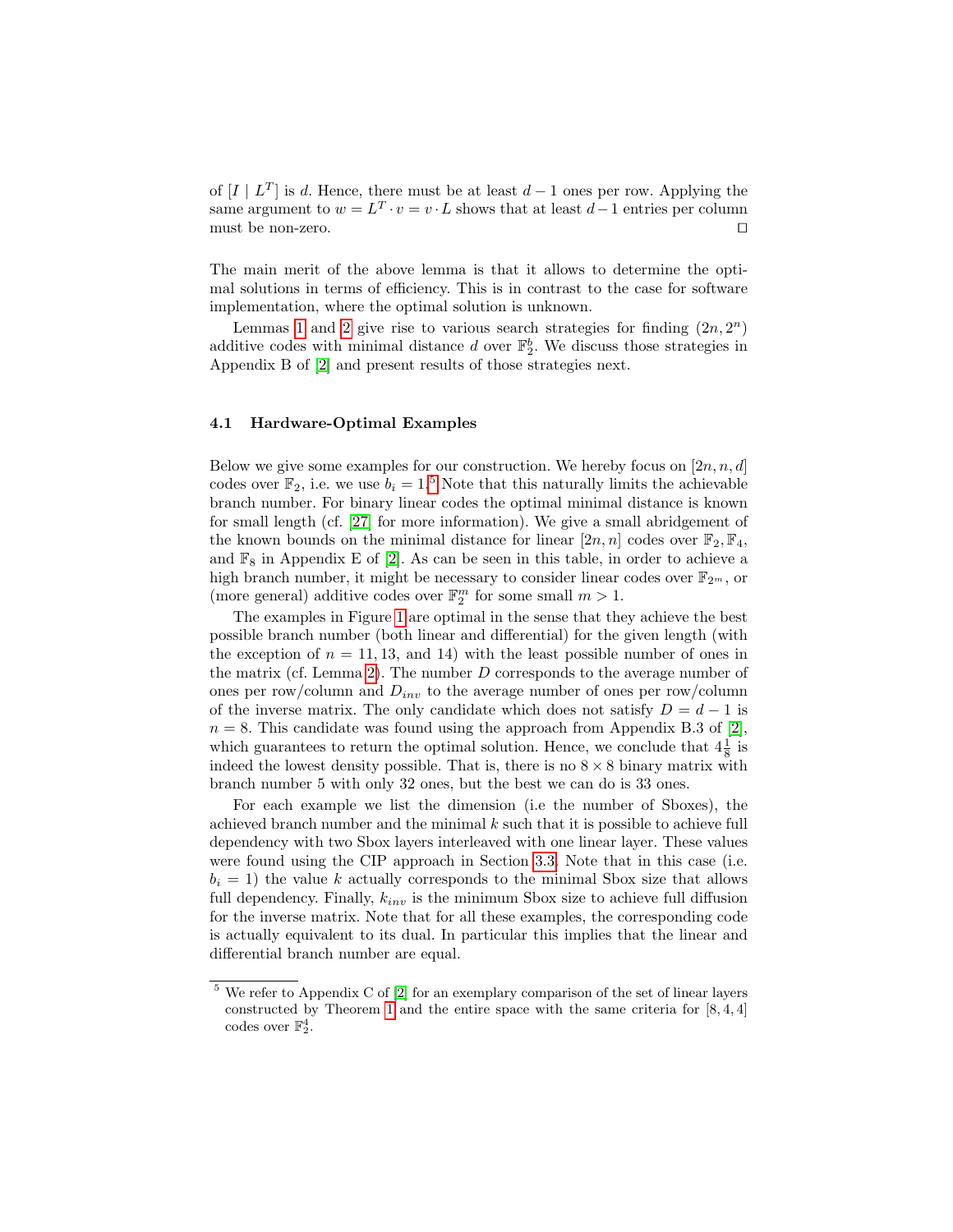|                | $n \max(d) d$  |   |                | $D D_{inv} $   |                |                | $k \nvert k_{inv}$ Technique<br>Matrix                                   |  |
|----------------|----------------|---|----------------|----------------|----------------|----------------|--------------------------------------------------------------------------|--|
| $\overline{2}$ | $\overline{2}$ | 2 |                | 1              | $\overline{2}$ | $\overline{2}$ | $[2]$ , App. B.1 cyclic shift (10) to the left.                          |  |
| 3              | $\overline{2}$ | 2 | 1              | 1              | 3              | 3              | $[2]$ , App. B.1 cyclic shift (100) to the left.                         |  |
| 4              | 4              | 4 | 3              | 3              | $\overline{2}$ | 2              | $[2]$ , App. B.1 cyclic shift (1110) to the left.                        |  |
| 5              | $\overline{4}$ | 4 | 3              | 3              | 2              | $^{2}$         | $[2]$ , App. B.1 cyclic shift (11100) to the left.                       |  |
| 6              | 4              | 4 | 3              | 3              | $\overline{2}$ | $^{2}$         | $[2]$ , App. B.1 cyclic shift (110100) to the left.                      |  |
| 7              | 4              | 4 | 3              | $4\frac{3}{7}$ | 3              |                | $2$ [2], App. B.3 in Figure 2                                            |  |
| 8              | 5              | 5 | $4\frac{1}{8}$ | $4\frac{7}{8}$ | 3              |                | 2 [2], App. B.3 $\text{in}$ [2], Appendix F.3                            |  |
| 9              | 6              | 6 | $\overline{5}$ | $5\frac{6}{9}$ | $\overline{2}$ |                | $2$ [2], App. B.3 in Figure 2                                            |  |
| 10             | 6              | 6 | $\overline{5}$ | 5              | $\overline{2}$ |                | 2 $[2]$ , App. B.1 cyclic shift (1111010000) to the left.                |  |
| 11             | $\overline{7}$ | 6 | 5              | 5              | 3              | 3              | $[2]$ , App. B.1 cyclic shift (11110100000) to the left.                 |  |
| 12             | 8              | 8 | $\overline{7}$ | $\overline{7}$ | 2              | $\overline{2}$ | $[2]$ , App. B.1 cyclic shift (110111101000) to the left.                |  |
| 13             | $\overline{7}$ | 6 | 5              | 5              |                |                | $\leq 4 \leq 4$ [2], App. B.1 cyclic shift (1110110000000) to the left.  |  |
| 14             | 8              | 6 | 5              | 5              |                |                | $\leq 4 \leq 4$ [2], App. B.1 cyclic shift (11101010000000) to the left. |  |
| 15             | 8              | 8 | $\overline{7}$ | $\overline{7}$ | 3              | $3^{-}$        | $[2]$ , App. B.1 cyclic shift (101101110010000) to the left.             |  |
| 16             | 8              |   |                | $\overline{7}$ | 3              | 3              | [2], App. B.1 $\text{cyclic shift}$ (1111011010000000) to the left.      |  |

<span id="page-10-1"></span>Fig. 1. Examples of hardware efficient linear layers over  $\mathbb{F}_2$ 

|         | 001110110 |  |  |  |  |
|---------|-----------|--|--|--|--|
| 0110001 | 100101110 |  |  |  |  |
| 1000011 | 010010111 |  |  |  |  |
| 0100011 | 111101000 |  |  |  |  |
| 0001110 | 100110101 |  |  |  |  |
| 1001100 | 001111001 |  |  |  |  |
| 0110100 | 111010010 |  |  |  |  |
| 1011000 | 011001011 |  |  |  |  |
|         | 110001101 |  |  |  |  |

<span id="page-10-2"></span>**Fig. 2.** Examples of [14, 7, 4] and [18, 9, 6] codes over  $\mathbb{F}_2$ .

# <span id="page-10-0"></span>5 Software-Friendly Examples and the Cipher PRIDE

In this section, we describe our new lightweight software-cipher PRIDE, a 64-bit block cipher that uses a 128-bit key. We refer to Appendix D of [\[2\]](#page-17-1) for a sketch of the security analysis and to the full version for more details.

We chose to design an SPN block cipher because it seems that this structure is better understood than e.g. ARX designs. We are, unsurprisingly, making use of the construction given in Theorem [1.](#page-6-1) We here decided on a linear layer with high dependency and a linear & differential branch number of 4. One keyobservation is that the construction of Theorem [1](#page-6-1) fits naturally with a bit-sliced implementation of the cipher, in particular with the Sbox layer. As a bit-sliced implementation of the Sbox layer is advantageous on 8-bit micro-controllers, in any case this is a nice match.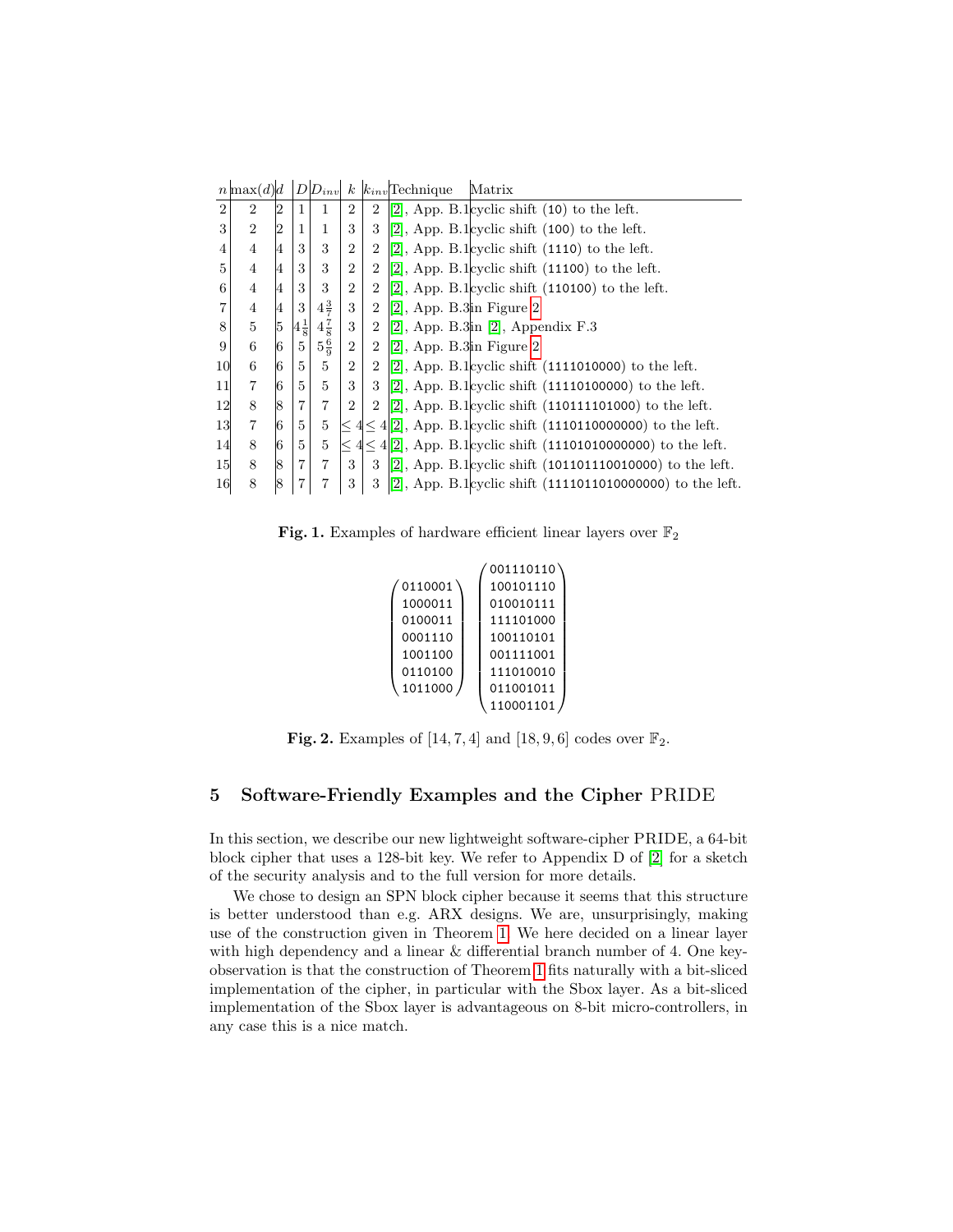The target platform of PRIDE is Atmel's AVR micro-controller [\[4\]](#page-17-12), as it is dominating the market along with PIC  $[44]$  (see  $[45]$ ). Furthermore, many implementations in literature are also implemented in AVR, we therefore opt for this platform to provide a better comparison to other ciphers (including SIMON and SPECK [\[10\]](#page-17-10)). However, the reconfigurable nature of our search architecture (cf. Section [5.1\)](#page-11-0) to find the basic layers of the cipher allows us to extend the search to various platforms in the future.

#### <span id="page-11-0"></span>5.1 The Search for The Linear Layer

A natural choice in terms of Theorem [1](#page-6-1) is to choose  $k = 4$  and  $b_1 = b_2 = b_3 =$  $b_4 = 1$ . Thus, the task reduces to find four  $16 \times 16$  matrices forming one  $64 \times 64$ matrix (to permute the whole state) of the following form:

$$
\left(\begin{array}{cccc}L_0 & 0 & 0 & 0 \\0 & L_1 & 0 & 0 \\0 & 0 & L_2 & 0 \\0 & 0 & 0 & L_3\end{array}\right)
$$

Each of these four  $16 \times 16$  matrices should provide branch number 4 and together achieve high dependency with the least possible number of instructions. Instead of searching for an efficient implementation for a given matrix, we decided to search for the most efficient solution fulfilling our criteria.

To find such matrices  $(L_i)$  that could be implemented very efficiently given the AVR instruction set, we performed an extensive and hardware-aided tree search. Our search engine was optimized to look for AVR assembly code segments utilizing a limited set of instructions that would result in linear behaviour at matrix level. These are namely CLC, EOR, MOV, MOVW, CLR, SWAP, ASR, ROR, ROL, LSR, and LSL instructions. As we are looking for  $16 \times 16$ matrices, the state to be multiplied with each  $L_i$  is stored in two 8-bit registers, which we call  $X$  and  $Y$ . We also allowed utilization of four temporary registers, namely T0, T1, T2, and T3. We designed and optimized our search engine according to these registers. Our search engine checks the resulting matrix  $L_i$ after N instructions to see if it provides the desired characteristics. While trying to reach instruction  $N$ , we try all possible instruction-register combinations in each step. This of course comes with an impractical time complexity, especially when  $N$  is increased further. To deal with this time complexity, we came up with several optimizations. As a first step, we limited the utilization of certain instruction-register combinations. For example, we excluded CLC and CLR instructions from the combinations for the first and last instructions. Also, EOR is not considered in the first instruction. Again, for the first and last instructions, SWAP, ASR, ROR, ROL, LSR, and LSL instructions are only used with  $X$  and  $Y$ . Furthermore, we did not allow temporary registers as the destination while trying MOV and MOVW instructions in the last instruction and  $X - Y$ registers as the destination while trying MOV and MOVW instructions in the first instruction.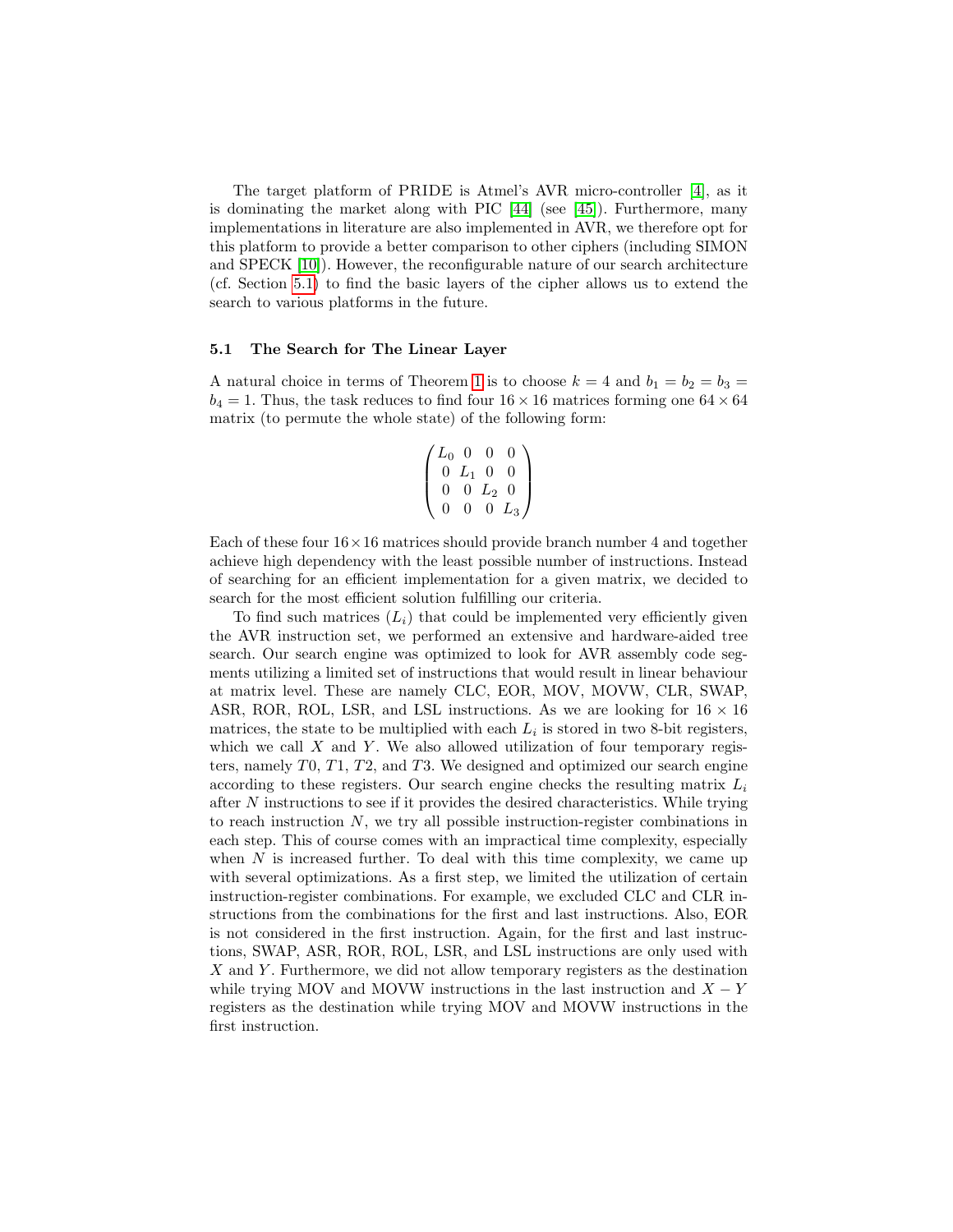However, such optimizations were not enough to reduce the time complexity. We therefore applied further optimizations, i.e., when the matrices of all registers do not give full rank, we stop the search as we know that we cannot find an invertible linear layer any more.

In the end, we found matrices that fulfil all of our criteria starting from 7 instructions.

We implemented our search architecture on a Xilinx ML605 (Virtex-6 FPGA) evaluation board. The reconfigurable nature of the FPGA allowed us to change easily between different parameters, i.e. the number of instructions. The details of this search engine can be found in [\[33\]](#page-18-15).

### 5.2 An Extremely Efficient Linear Layer

As a result of the search explained in Section [5.1,](#page-11-0) we achieved an extremely efficient linear layer. The cheapest solution provided by our search needed 36 cycles for the complete linear layer, which is what we opted for. The optimal matrices forming the linear layer are given in the Appendix G of [\[2\]](#page-17-1). Of these four matrices,  $L_0$  and  $L_3$  are involutions with the cost of 7 instructions (in turn, clock cycles), while  $L_1$  and  $L_2$  require 11 and 13 instructions for true and inverse matrices, respectively. The assembly codes are given in Appendix H of [\[2\]](#page-17-1) to show the claimed number of instructions.

Comparing to linear layers of other SPN-based ciphers clearly demonstrated the benefit of our approach. Note however, that these comparisons have to be taken with care as not all linear layers operate on the same state size and do not offer the same security level. The linear layer of the ISO-standard lightweight cipher PRESENT [\[15\]](#page-17-13) costs 144 cycles (derived from the total cycle count given in [\[24\]](#page-18-16)). MixColumns operation of NIST-standard AES<sup>[6](#page-12-0)</sup> costs 117 instructions (but 149 cycles because of 3-cycle data load instruction utilizations, as Mix-Columns constants are implemented as look-up table – which means additional 256 bytes of memory, too) [\[6\]](#page-17-14). Note that ShiftRows operation was merged with the look-up table of Sbox in this implementation, so we take only MixColumns cost as the linear layer cost. The linear layer of another ISO-standard lightweight cipher CLEFIA [\[49\]](#page-19-18) (again 128-bit cipher) costs 146 instructions and 668 cycles. Bit-sliced oriented design Serpent (AES finalist, 128-bit cipher) linear layer costs 155 instructions and 158 cycles. Other lightweight proposals, KLEIN [\[26\]](#page-18-10) and mCrypton linear layers cost 104 instructions (100 cycles) and 116 instructions (342 cycles), respectively [\[23\]](#page-18-17). Finally, the linear layer cost of PRINCE is 357 instructions and  $524$  cycles<sup>[7](#page-12-1)</sup>, which is even worse than AES. One of the reasons for this high cost is the non-cyclic  $4 \times 4$  matrices forming the linear layer. The other reason is the ShiftRows operation applied on 4-bit state words, which makes coding much more complex than that of AES on an 8-bit micro-controller.

<span id="page-12-0"></span> $6$  It is of course not fair to compare a 128-bit cipher with a 64-bit cipher. However, we provide AES numbers as a reference due to the fact that it is a widely-used standard cipher and its cost is much better compared to many lightweight ciphers.

<span id="page-12-1"></span> $7 \text{ We implemented this cipher on AVR, as we could not find any AVR implementations}$ in the literature.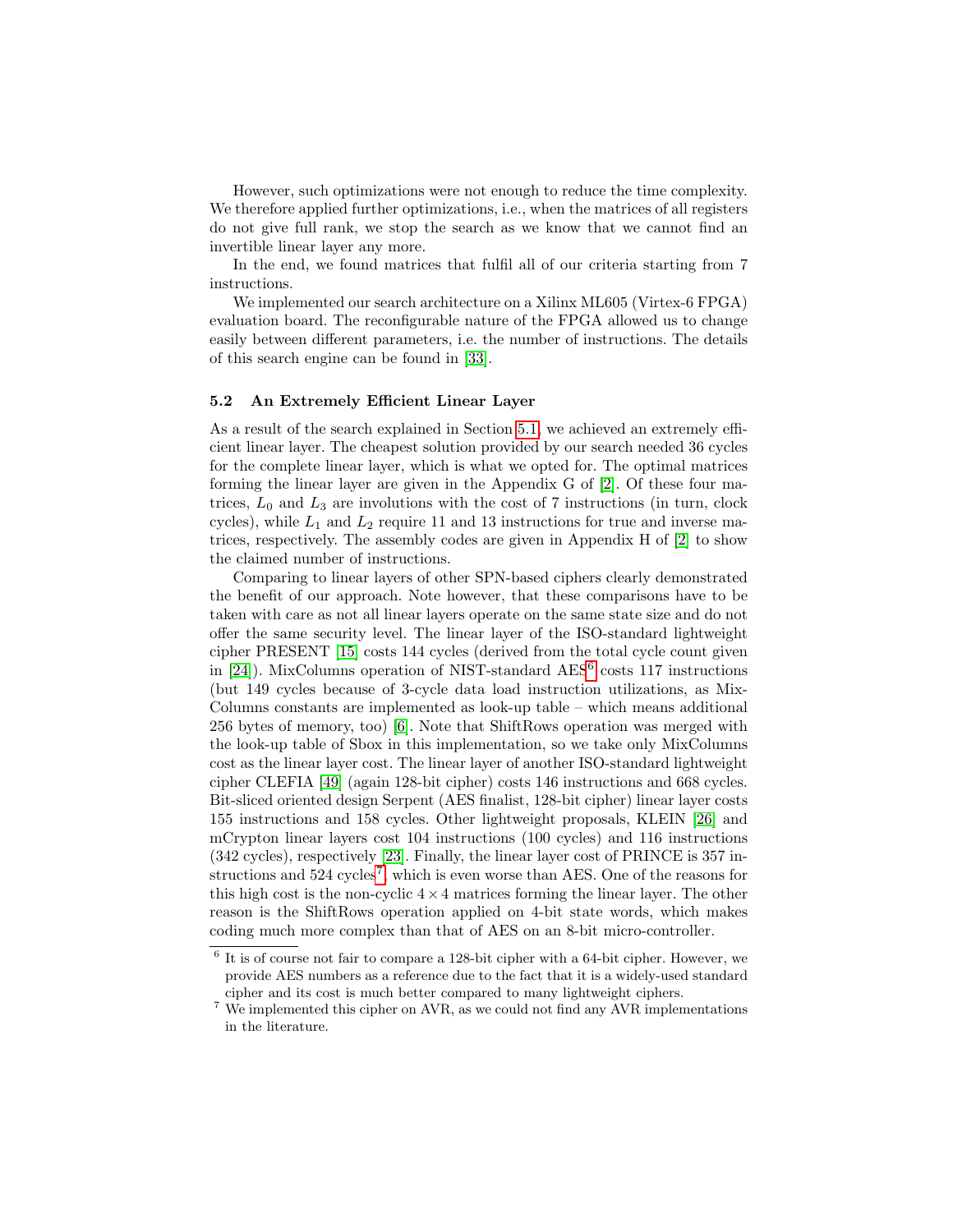#### 5.3 Sbox Selection

For our bit-sliced design, we decided to use a very simple (in terms of softwareefficiency – the formulation is given in Appendix I of  $[2]$ ) 10-instruction Sbox (which makes  $10 \times 2 = 20$  clock cycles in total for the whole state). It is at the same time an involution Sbox, which prevents the encryption/decryption overhead. Besides being very efficient in terms of cycle count, this Sbox is also optimal with respect to linear and differential attacks. The maximal probability of a differential is  $1/4$  and the best correlation of any linear approximation is 1/2. The PRIDE Sbox is given below.

 $x$   $\vert$  0x0 0x1 0x2 0x3 0x4 0x5 0x6 0x7 0x8 0x9 0xa 0xb 0xc 0xd 0xe 0xf  $\mathcal{S}(x) | 0\mathrm{x}{0}$  0x4 0x8 0xf 0x1 0x5 0xe 0x9 0x2 0x7 0xa 0xc 0xb 0xd 0x6 0x3

The assembly codes are given in Appendix H of [\[2\]](#page-17-1) to show the claimed number of instructions.

#### 5.4 Description of PRIDE

Similar to PRINCE, the cipher makes use of the FX construction [\[34,](#page-18-18)[13\]](#page-17-15). A pre-whitening key  $k_0$  and post-whitening key  $k_2$  are derived from one half of k, while the second half serves as basis  $k_1$  for the round keys, i.e.,

$$
k = k_0 || k_1 \quad \text{with} \quad k_2 = k_0.
$$

Moreover, in order to allow an efficient bit-sliced implementation, the cipher starts and ends with a bit-permutation. This clearly does not influence the security of PRIDE in any way. Note that in a bit-sliced implementation, none of the permutations  $P$  nor  $P^{-1}$  used in PRIDE has to be actually implemented explicitly. The cipher has 20 rounds, of which the first 19 are identical. Subkeys are different for each round, i.e., the subkey for round i is given by  $f_i(k_1)$ . We define

$$
f_i(k_1) = k_{1_0}||g_i^{(0)}(k_{1_1})||k_{1_2}||g_i^{(1)}(k_{1_3})||k_{1_4}||g_i^{(2)}(k_{1_5})||k_{1_6}||g_i^{(3)}(k_{1_7})
$$

as the subkey derivation function with four byte-local modifiers of the key as

$$
g_i^{(0)}(x) = (x + 193i) \mod 256
$$
,  $g_i^{(1)}(x) = (x + 165i) \mod 256$ ,  
\n $g_i^{(2)}(x) = (x + 81i) \mod 256$ ,  $g_i^{(3)}(x) = (x + 197i) \mod 256$ ,

which simply add one of four constants to every other byte of  $k_1$ . The overall structure of the cipher is depicted here:

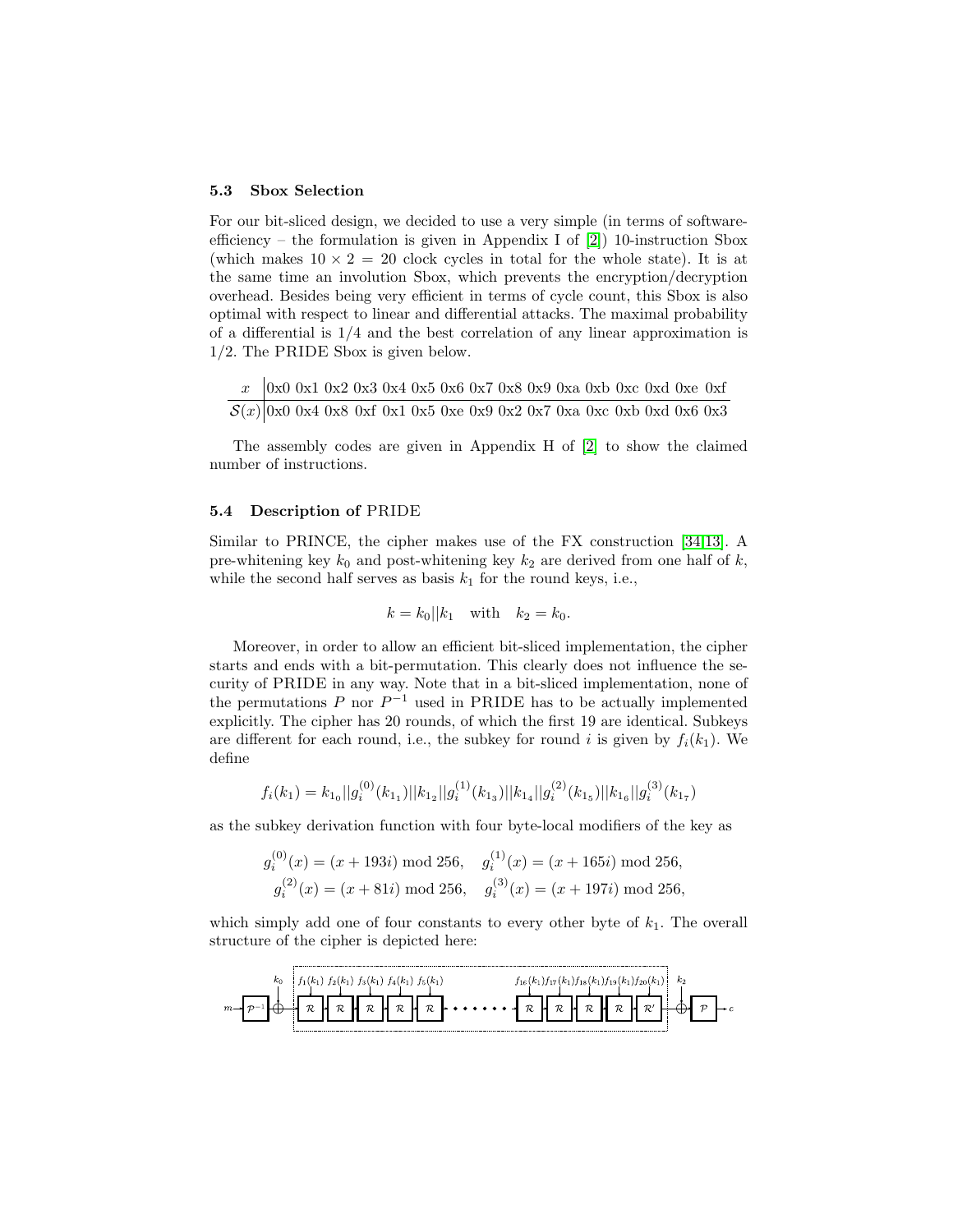The round function  $R$  of the cipher shows a classical substitution-permutation network: The state is XORed with the round key, fed into 16 parallel 4-bit Sboxes and then permuted and processed by the linear layer.



The difference between  $\mathcal R$  and  $\mathcal R'$  is that in the latter no more diffusion is necessary, therefore the last round ends after the substitution layer. With the software-friendly matrices we have found as described above, the linear layer is defined as follows (cf. Theorem [1](#page-6-1) and Appendix G of [\[2\]](#page-17-1)):

 $L := P^{-1} \circ (L_0 \times L_1 \times L_2 \times L_3) \circ P$  where  $P := P_{1,1,1,1}^{16}$ .

The test vectors for the cipher are provided in the Appendix J of [\[2\]](#page-17-1).

#### 5.5 Performance Analysis

As depicted above, one round of our proposed cipher PRIDE consists of a linear layer, a substitution layer, a key addition, and a round constant addition (key update). In a software implementation of PRIDE on a micro-controller, we also perform branching in each round of the cipher in addition to the previously listed layers. Adding up all these costs gives us the total implementation cost for one round of the cipher. The total cost can roughly be calculated by multiplying the number of rounds with the cost of each round. Note that we should subtract the cost of one linear layer from the overall cost, as PRIDE has no linear layer in the last round. The software implementation cost of the round function of PRIDE on Atmel AVR ATmega8 8-bit micro-controller [\[4\]](#page-17-12) is presented in the following:

|               | ₽<br>€ | additic<br>ି | āV | 능<br>S,<br>inear | otal |
|---------------|--------|--------------|----|------------------|------|
| Time (cycles) |        |              | 20 | 36               | 68   |
| Size (bytes)  |        | 16           |    | 72               | 136  |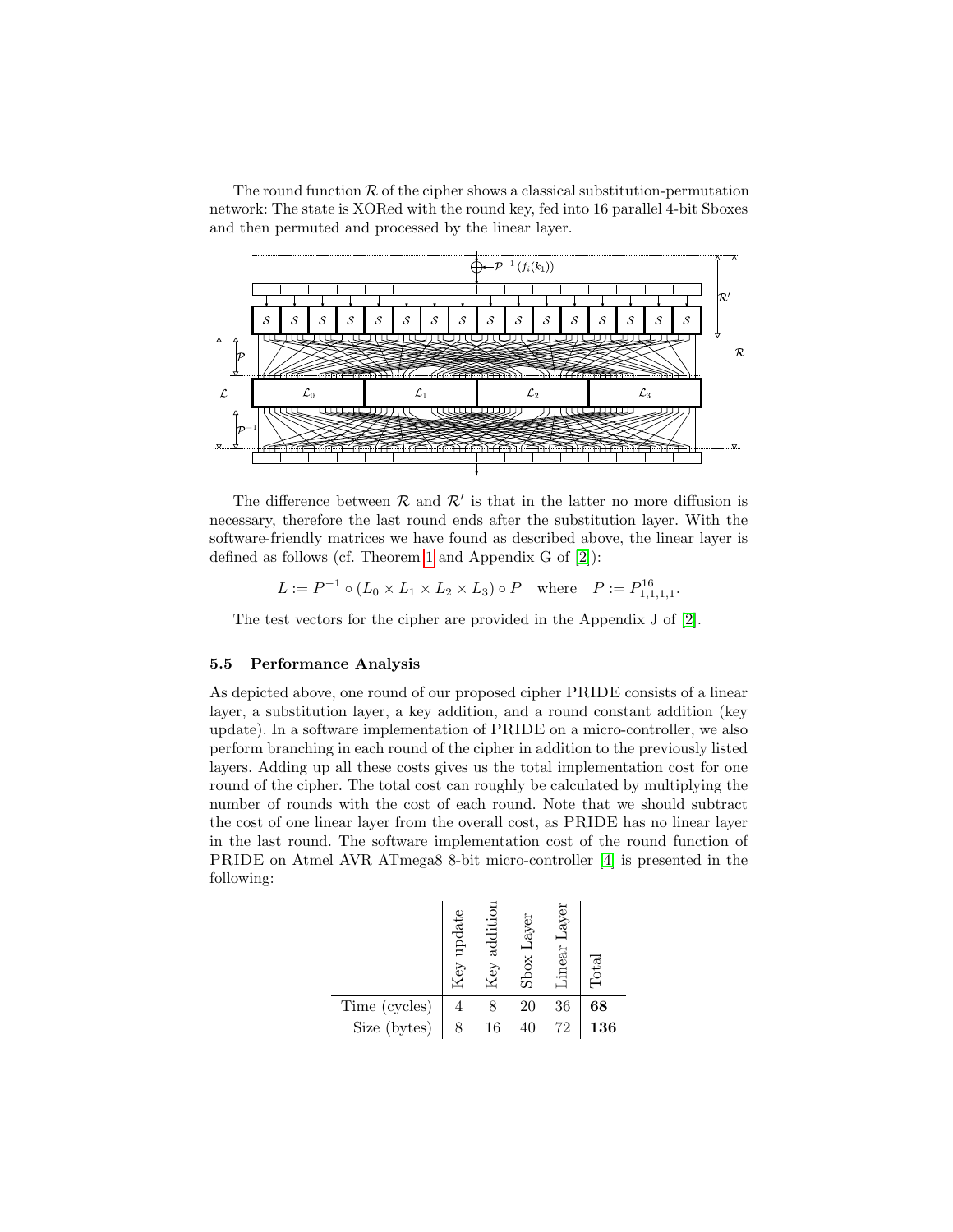Comparing PRIDE to existing ciphers in literature, we can see that it outperforms many of them significantly both in terms of cycle count and code size. Note that we are not using any look-up tables in our implementation, in turn no RAMs<sup>[8](#page-15-0)</sup>. The comparison with existing implementations is given below:

|                                                    | [24]<br>AES-128  | $[24]$<br>$T-128$<br><b>SERPEN</b> | [24]<br>PRESENT-128 | $\left[ 24\right]$<br>CLEFIA-128 | $[50]$<br>$SEAA-96$ | [23]<br><b>DN-128</b><br>NOEKE | 128<br>PRINCE- | $[32]$<br>80<br>ITUbee- | $[10]$<br>SIMON-64/128 | $\boxed{10}$<br>SPECK-64/96 | $[10]$<br>SPECK-64/128       | PRIDE |
|----------------------------------------------------|------------------|------------------------------------|---------------------|----------------------------------|---------------------|--------------------------------|----------------|-------------------------|------------------------|-----------------------------|------------------------------|-------|
| $t$ (cyc)  3159 49314 10792 28648 17745 23517 3614 |                  |                                    |                     |                                  |                     |                                |                | 2607                    | 2000                   | 1152                        | 1200                         | 1514  |
| bytes $ 1570 $                                     |                  | 7220                               | 660                 | 3046                             | 386                 | 364                            | 1108           | 716                     | 282                    | 182                         | 186                          | 266   |
|                                                    | $eq.r.$   $5/10$ | 1/32                               | 4/31                | 1/18                             | 8/92                | 1/16                           |                |                         |                        |                             | 5/12 12/20 33/44 34/26 34/27 |       |

In the table, the first row is the time (performance) in clock cycles, the second row is the code size in bytes, and the third row is the *equivalent rounds*. The third row expresses the number of rounds for the given ciphers that would result in a total running time similar to PRIDE.

Note that, as we did not come across to any reference implementations in the literature, we implemented PRINCE in AVR for comparison. We also do not list the RAM utilization for the ciphers under comparison in the table.

In the implementation of PRIDE, our target was to be fast and at the same time compact. Note that we do not exclude data  $\&$  key read and data write back as well as the whitening steps in our results (these are omitted in SIMON and SPECK numbers). Although the given numbers are just for encryption, decryption overhead is also acceptable: It costs 1570 clock cycles and 282 bytes.

A cautionary note is indicated for the above comparison for several reasons. AES, SERPENT, CLEFIA, and NOEKOEN are working on 128-bit blocks; so, for a cycle per byte comparison, their cycle count has to be divided by a factor of two. Moreover, the ciphers differ in the claimed security level and key-size. PRIDE does not claim any resistance against related-key attacks (and actually can be distinguished trivially in this setting) and also generic time-memory tradeoffs are possible against PRIDE in contrast to most other ciphers. Besides those restrictions, the security margin in PRIDE in terms of the number of rounds is (in our belief) sufficient.

One can see that PRIDE is comparable to SPECK-64/96 and SPECK-64/128 (members of NSA's software-cipher family), which are based on a Feistel structure and use modular additions as the main source of non-linearity.

In addition to the above table, the recent work of Grosso et al. [\[28\]](#page-18-13) presents LS-Designs. This is a family of block ciphers that can systematically take ad-

<span id="page-15-0"></span><sup>8</sup> Which has the additional advantage of increased resistance against cache-timing attacks.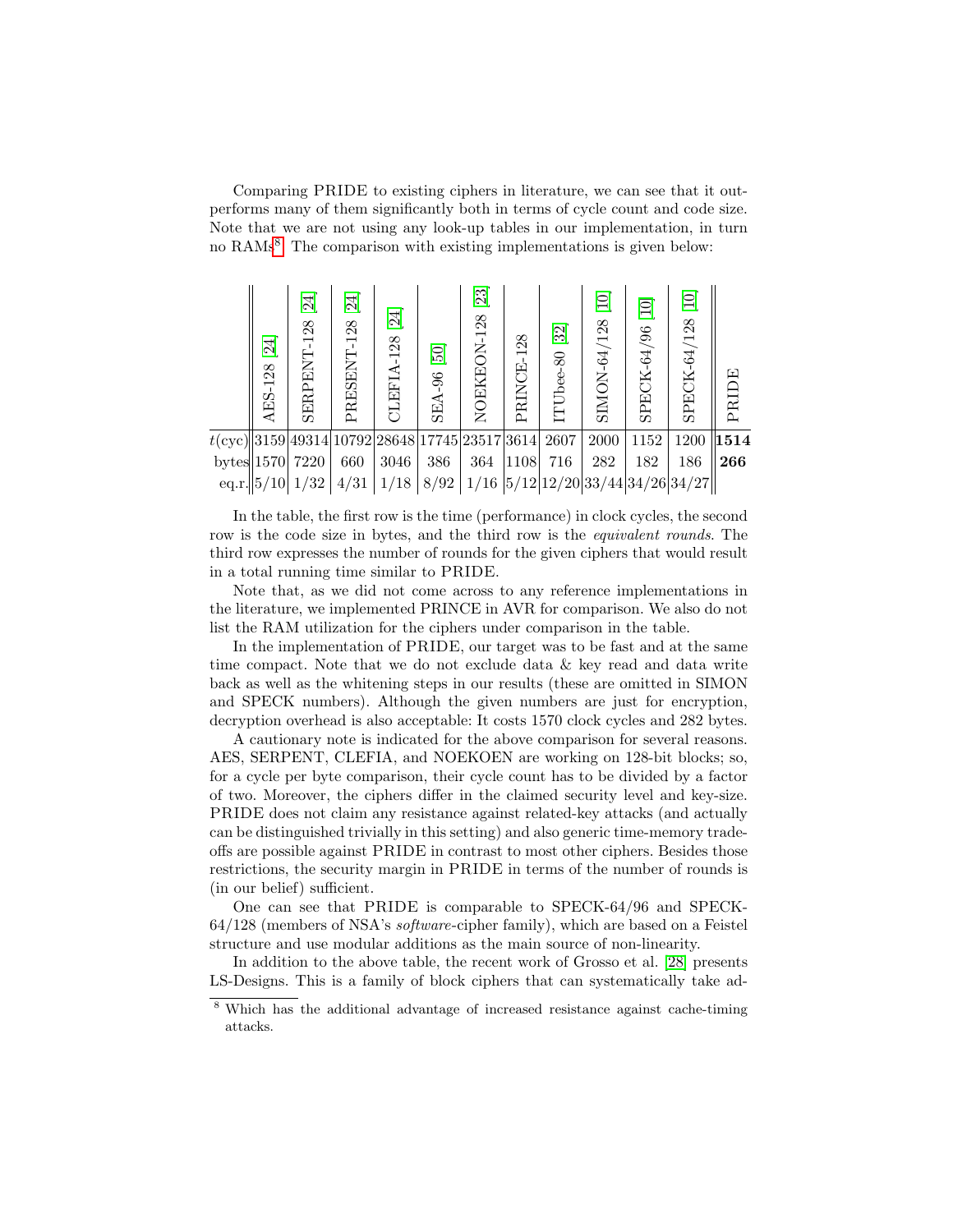vantage of bit-slicing in a principled manner. In this paper, the authors make use of look-up tables. Therefore, a direct comparison with PRIDE is not fair as the use of look-up tables does not minimize the linear layer cost. However, to have an idea, we can try to estimate the cost of the 64-bit case of this family. They suggest two options: The first uses 4-bit Sbox with 16-bit Lbox, and the second uses 8-bit Sbox with 8-bit Lbox. The first option has 8 rounds, which results in 64 non-linear operations, 128 XORs, and 128 table look-ups in total. The second one has 6 rounds, which takes 72 non-linear operations, 144 XORs, and 48 table look-ups. For linear layer cost, we consider the XOR cost together with table look-ups. Unfortunately, it is not easy to estimate the overall cost of the given two options on AVR platform as the table look-ups take more than one cycle compared to the non-linear and linear operations. Another important point here to mention is that the use of look-up tables result in a huge memory utilization.

Finally, we note that, despite its target being software implementations, PRIDE is also efficient in hardware. It can be considered a hardware-friendly design, due to its cheap linear and Sbox layers.

# <span id="page-16-0"></span>6 Conclusion

In this work, we have presented a framework for constructing linear layers for block ciphers which allows to trade security against efficiency. For a given security level, in our case we focused on the branch number, we demonstrated techniques to find very efficient linear layers satisfying this security level. Using this framework, we presented a family of linear layers that are efficient in hardware. Furthermore, we presented a new cipher PRIDE dedicated for 8-bit micro-controllers that offers competitive performance due to our new techniques for finding linear layers.

One important question is on the optimality of a given construction for a linear layer. In particular, in the case of our construction, the natural question is if the reduction of the search space excludes optimal solutions and only sub-optimal solutions remain. For the hardware-friendly examples presented in Section [4](#page-8-0) and Appendix C of  $[2]$ , it is easy to argue that those constructions are optimal. Thus, in this case the reduction of the search space clearly did not have a negative influence on the results. In general, and for the linear layer constructed in Section [5](#page-10-0) in particular, the situation is less clear. The main reason is that, again, the construction of linear layers is understudied and hence we do not have enough prior work to answer this question satisfactorily at the moment. Instead we view the PRIDE linear layer as a strong benchmark for efficient linear layers with the given parameters and encourage researchers to try to beat its performance.

Along these lines, we see this work as a step towards a more rigorous design process for linear layers. Our hope is that this framework will be extended in future. In particular, we would like to mention the following topic for further investigations. It seems that using an Sbox with a non-trivial branch number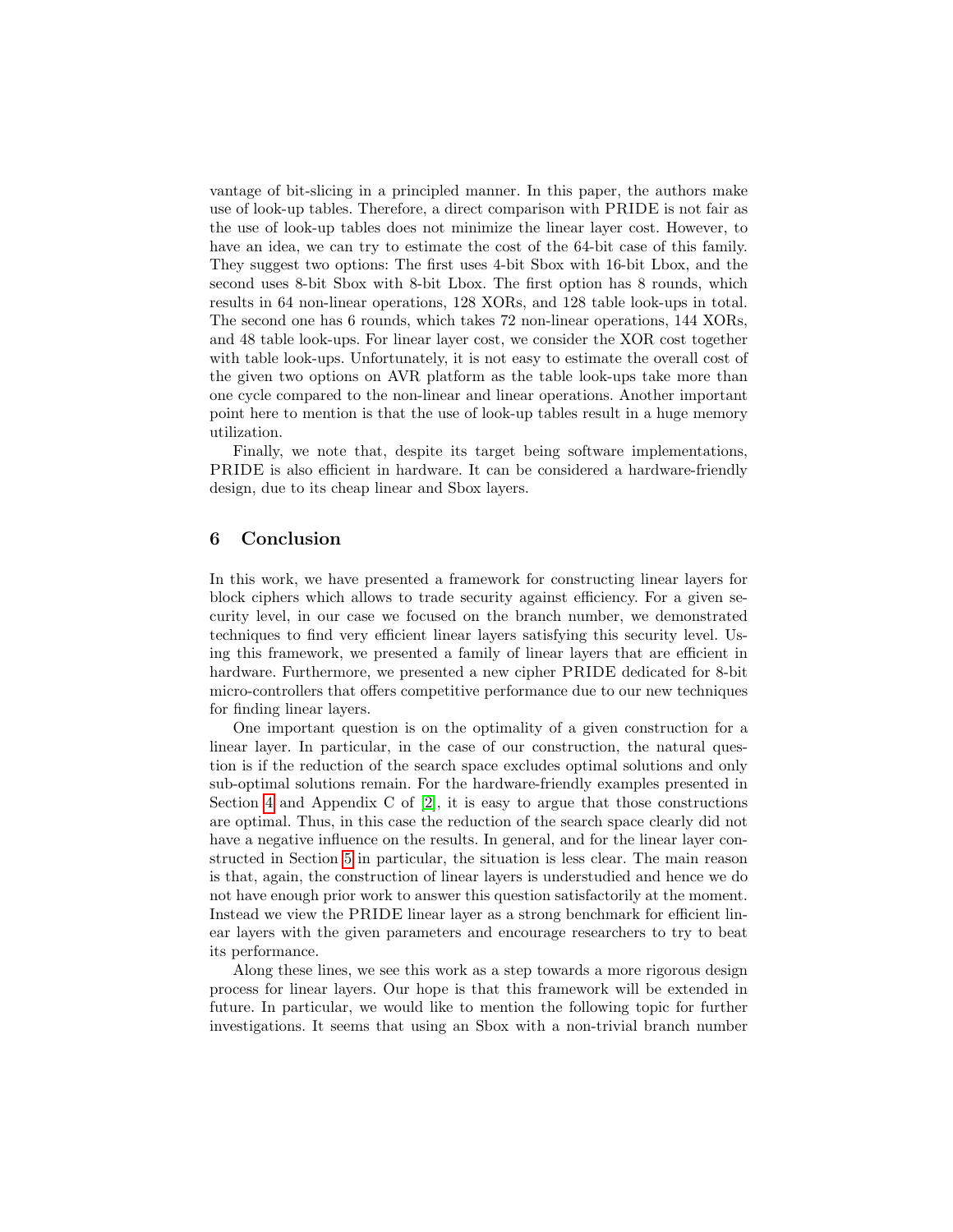has the potential to significantly increase the number of active Sboxes when combined with a linear layer based on Theorem [1.](#page-6-1) Finding ways to easily prove such a result is worth investigating.

Finally, regarding PRIDE, we obviously encourage further cryptanalysis.

# References

- <span id="page-17-0"></span>1. AES. Advanced Encryption Standard. FIPS PUB 197, Federal Information Processing Standards Publication, 2001.
- <span id="page-17-1"></span>2. Martin R. Albrecht, Benedikt Driessen, Elif Bilge Kavun, Gregor Leander, Christof Paar, and Tolga Yalçın. Block Ciphers – Focus On The Linear Layer (feat. PRIDE): Full Version. Cryptology ePrint Archive, 2014.
- <span id="page-17-4"></span>3. Ross Anderson, Eli Biham, and Lars Knudsen. Serpent: A Proposal for the Advanced Encryption Standard, 1998.
- <span id="page-17-12"></span>4. Atmel AVR. ATmega8 Datasheet. http://www.atmel.com/images/doc8159.pdf.
- <span id="page-17-9"></span>5. Daniel Augot and Matthieu Finiasz. Direct Construction of Recursive MDS Diffusion Layers using Shortened BCH Codes. In Fast Software Encryption (FSE), LNCS. Springer, 2014, to appear.
- <span id="page-17-14"></span>6. AVRAES: The AES block cipher on AVR controllers. http://point-atinfinity.org/avraes/.
- <span id="page-17-11"></span>7. Paulo S. L. M. Barreto, Ventzislav Nikov, Svetla Nikova, Vincent Rijmen, and Elmar Tischhauser. Whirlwind: A New Cryptographic Hash Function. Des. Codes Cryptography, 56(2-3):141–162, 2010.
- <span id="page-17-7"></span>8. Paulo S.L.M. Barreto and Vincent Rijmen. The Anubis Block Cipher. Submission to the NESSIE project, 2001.
- <span id="page-17-6"></span>9. Paulo S.L.M. Barreto and Vincent Rijmen. The Khazad Legacy-level Block Cipher. Submission to the NESSIE project, 2001.
- <span id="page-17-10"></span>10. Ray Beaulieu, Douglas Shors, Jason Smith, Stefan Treatman-Clark, Bryan Weeks, and Louis Wingers. The SIMON and SPECK Families of Lightweight Block Ciphers. IACR Cryptology ePrint Archive, 2013:414, 2013.
- <span id="page-17-2"></span>11. Guido Bertoni, Joan Daemen, Michaël Peeters, and Gilles Van Assche. Keccak Specifications, 2009.
- <span id="page-17-5"></span>12. Eli Biham and Adi Shamir. Differential Cryptanalysis of DES-like Cryptosystems. In CRYPTO, volume 537 of LNCS, pages 2–21. Springer, 1990.
- <span id="page-17-15"></span>13. Alex Biryukov. DES-X (or DESX). In Encyclopedia of Cryptography and Security  $(2nd Ed.),$  page 331. Springer, 2011.
- <span id="page-17-3"></span>14. Alex Biryukov, Christophe De Cannière, An Braeken, and Bart Preneel. A Toolbox for Cryptanalysis: Linear and Affine Equivalence Algorithms. In EUROCRYPT, volume 2656 of LNCS, pages 33–50. Springer, 2003.
- <span id="page-17-13"></span>15. Andrey Bogdanov, Lars R. Knudsen, Gregor Leander, Christof Paar, Axel Poschmann, Matthew J. B. Robshaw, Yannick Seurin, and Charlotte Vikkelsø. PRESENT: An Ultra-Lightweight Block Cipher. In Cryptographic Hardware and Embedded Systems - CHES 2007, volume 4727 of LNCS, pages 450–466. Springer, 2007.
- <span id="page-17-8"></span>16. Julia Borghoff, Anne Canteaut, Tim Güneysu, Elif Bilge Kavun, Miroslav Knežević, Lars R. Knudsen, Gregor Leander, Ventzislav Nikov, Christof Paar, Christian Rechberger, Peter Rombouts, Søren S. Thomsen, and Tolga Yalçın. PRINCE - A Low-Latency Block Cipher for Pervasive Computing Applications - Extended Abstract. In ASIACRYPT, volume 7658 of LNCS, pages 208–225. Springer, 2012.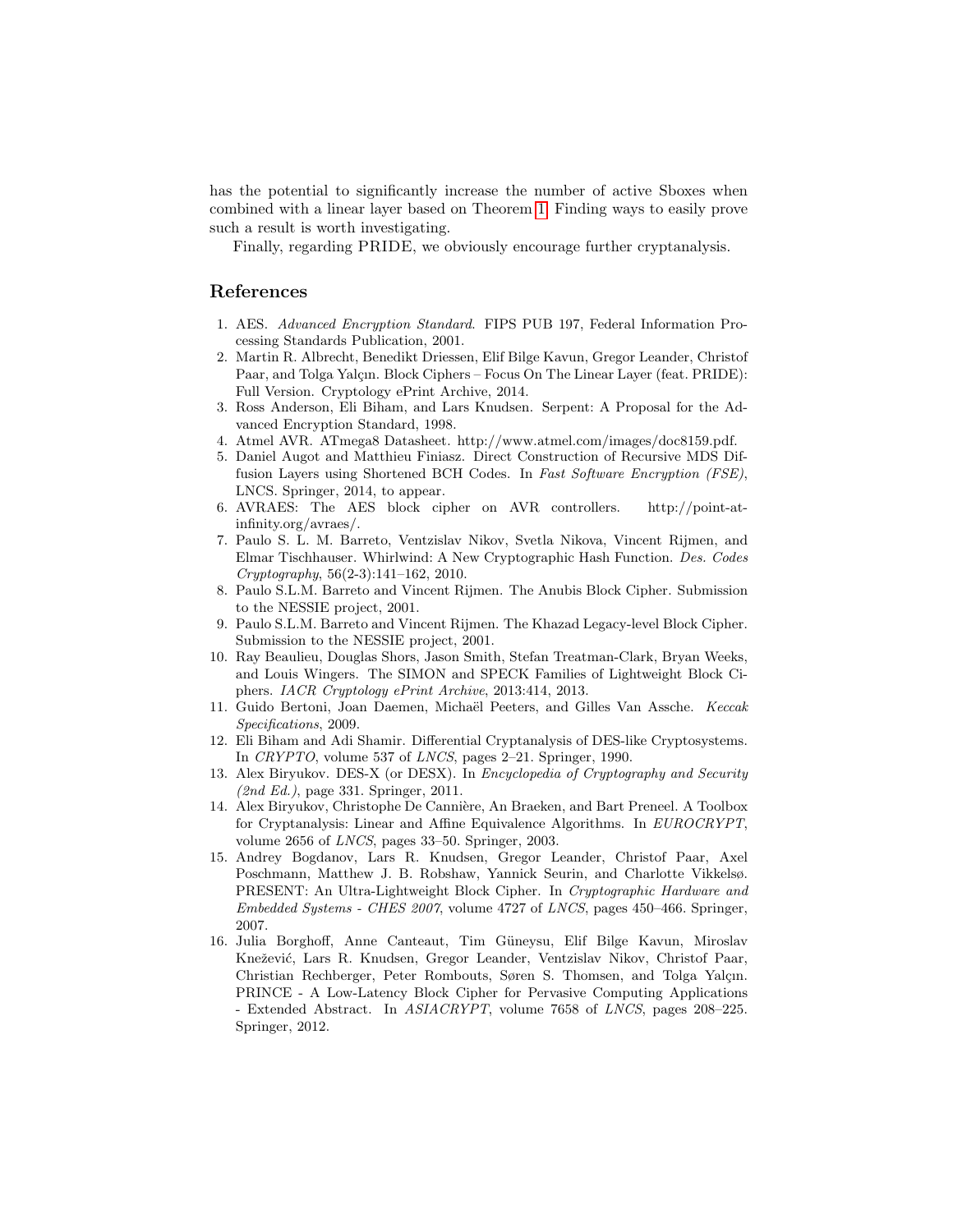- <span id="page-18-2"></span>17. Marcus Brinkmann and Gregor Leander. On the Classification of APN Functions Up to Dimension Five. Des. Codes Cryptography,  $49(1-3):273-288$ , 2008.
- <span id="page-18-3"></span>18. Claude Carlet. Boolean Methods and Models, chapter Vectorial Boolean Functions for Cryptography. Cambridge University Press, 2010.
- <span id="page-18-4"></span>19. Joan Daemen. Cipher and Hash Function Design, Strategies Based On Linear and Differential Cryptanalysis. PhD thesis, Katholieke Universiteit Leuven, 1995.
- <span id="page-18-0"></span>20. Joan Daemen, Lars Knudsen, and Vincent Rijmen. The Block Cipher SQUARE. In Fast Software Encryption (FSE), LNCS. Springer, 1997.
- <span id="page-18-5"></span>21. Joan Daemen and Vincent Rijmen. The Wide Trail Design Strategy. In IMA Int. Conf., volume  $2260$  of LNCS, pages  $222-238$ . Springer,  $2001$ .
- <span id="page-18-1"></span>22. DES. Data Encryption Standard. FIPS PUB 46, Federal Information Processing Standards Publication, 1977.
- <span id="page-18-17"></span>23. Thomas Eisenbarth, Zheng Gong, Tim G¨uneysu, Stefan Heyse, Sebastiaan Indesteege, Stéphanie Kerckhof, François Koeune, Tomislav Nad, Thomas Plos, Francesco Regazzoni, François-Xavier Standaert, and Loic van Oldeneel tot Oldenzeel. Compact Implementation and Performance Evaluation of Block Ciphers in ATtiny Devices. In AFRICACRYPT, volume 7374 of LNCS, pages 172–187. Springer, 2012.
- <span id="page-18-16"></span>24. Susanne Engels, Elif Bilge Kavun, Hristina Mihajloska, Christof Paar, and Tolga Yalçın. A Non-Linear/Linear Instruction Set Extension for Lightweight Block Ciphers. In ARITH'21: 21st IEEE Symposium on Computer Arithmetics. IEEE Computer Society, 2013.
- <span id="page-18-6"></span>25. P. Gauravaram, L. Knudsen, K. Matusiewicz, F. Mendel, C. Rechberger, M. Schläer, and S. Thomsen. Grøstl. SHA-3 Final-round Candidate, 2009.
- <span id="page-18-10"></span>26. Zheng Gong, Svetla Nikova, and Yee Wei Law. KLEIN: A New Family of Lightweight Block Ciphers. In RFID Security and Privacy (RFIDSec), volume 7055 of LNCS, pages 1–18. Springer, 2011.
- <span id="page-18-14"></span>27. Markus Grassl. Bounds On the Minimum Distance of Linear Codes and Quantum Codes. Online available at <http://www.codetables.de> , 2007.
- <span id="page-18-13"></span>28. Vincent Grosso, Gaëtan Leurent, François-Xavier Standaert, and Kerem Varıcı. LS-Designs: Bitslice Encryption for Efficient Masked Software Implementations. In Fast Software Encryption (FSE), LNCS. Springer, 2014, to appear.
- <span id="page-18-7"></span>29. Jian Guo, Thomas Peyrin, and Axel Poschmann. The PHOTON Family of Lightweight Hash Functions. In Advances in Cryptology - CRYPTO 2011, volume 6841 of LNCS, pages 222–239. Springer, 2011.
- <span id="page-18-8"></span>30. Jian Guo, Thomas Peyrin, Axel Poschmann, and Matthew J. B. Robshaw. The LED Block Cipher. In Cryptographic Hardware and Embedded Systems (CHES), pages 326–341, 2011.
- <span id="page-18-9"></span>31. Intel. Advanced Encryption Standard Instructions. (Intel AES-NI), 2008.
- <span id="page-18-11"></span>32. Ferhat Karakoç, Hüseyin Demirci, and Emre Harmancı. ITUbee: A Software Oriented Lightweight Block Cipher. In Second International Workshop on Lightweight Cryptography for Security and Privacy (LightSec), 2013.
- <span id="page-18-15"></span>33. Elif Bilge Kavun, Gregor Leander, and Tolga Yalçın. A Reconfigurable Architecture for Searching Optimal Software Code to Implement Block Cipher Permutation Matrices. In International Conference on ReConFigurable Computing and FPGAs  $(ReConFig).$  IEEE Computer Society, 2013.
- <span id="page-18-18"></span>34. Joe Kilian and Phillip Rogaway. How to Protect DES Against Exhaustive Key Search (An Analysis of DESX). J. Cryptology, 14(1):17–35, 2001.
- <span id="page-18-12"></span>35. Miroslav Knežević, Ventzislav Nikov, and Peter Rombouts. Low-Latency Encryption - Is "Lightweight  $=$  Light  $+$  Wait"? In CHES, volume 7428 of LNCS, pages 426–446. Springer, 2012.